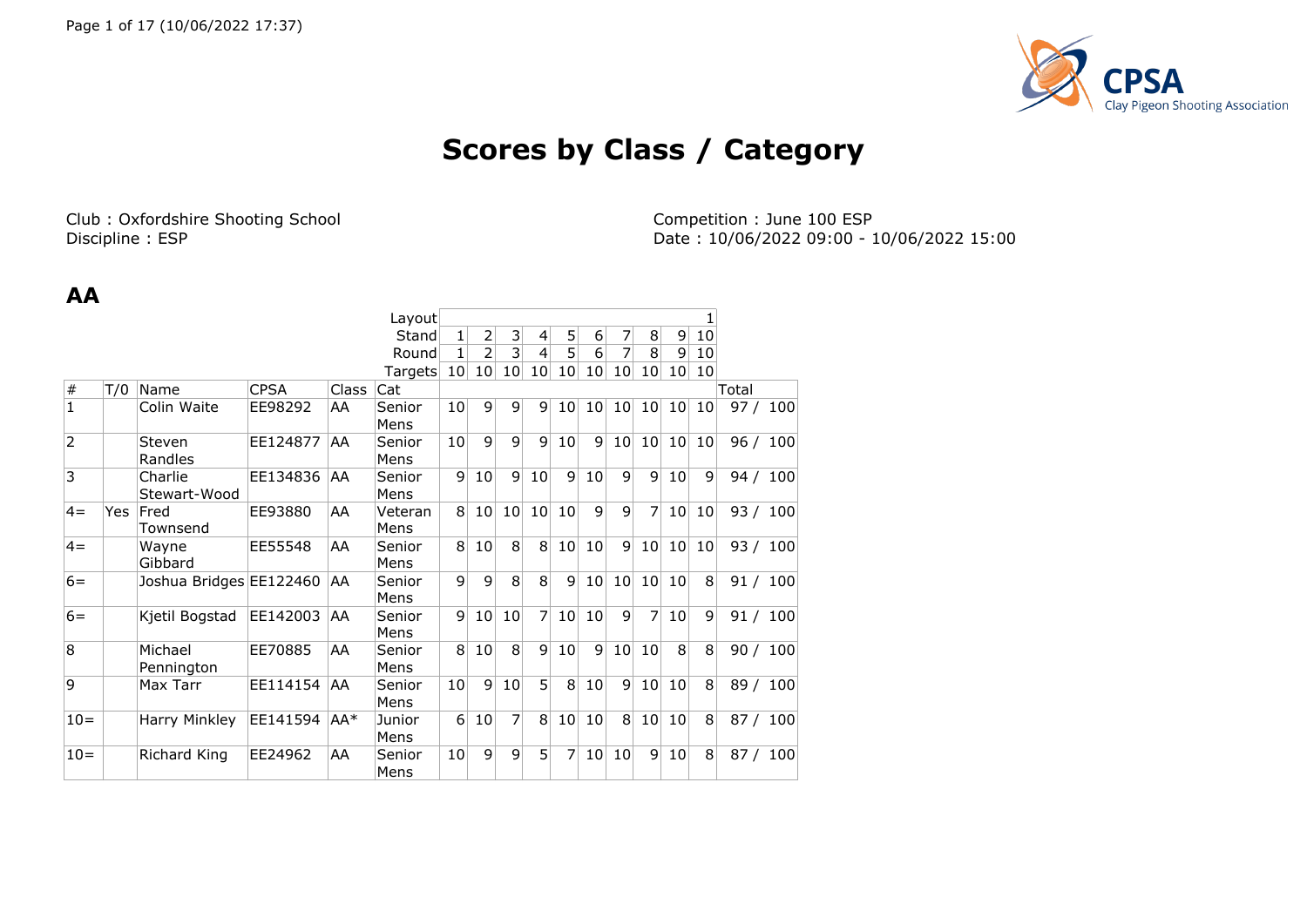

**A**

|                |      |                            |             |              | Layout          |                  |                 |                |                  |                |                  |                |                 |                 | 1               |       |          |
|----------------|------|----------------------------|-------------|--------------|-----------------|------------------|-----------------|----------------|------------------|----------------|------------------|----------------|-----------------|-----------------|-----------------|-------|----------|
|                |      |                            |             |              | Stand           | $\mathbf{1}$     | $\overline{2}$  | 3              | 4                | 5              | $6 \overline{6}$ | 7              | 8               | 9               | 10              |       |          |
|                |      |                            |             |              | Round           | $\mathbf{1}$     | $\overline{2}$  | $\overline{3}$ | $\overline{4}$   | $\overline{5}$ | $\overline{6}$   | $\overline{7}$ | $\overline{8}$  | $\overline{9}$  | 10              |       |          |
|                |      |                            |             |              | Targets         | 10               | 10              | 10             | 10               | 10             | 10               | 10             | 10 <sup>1</sup> | 10 <sup>1</sup> | 10              |       |          |
| $\#$           | T/0  | Name                       | <b>CPSA</b> | <b>Class</b> | Cat             |                  |                 |                |                  |                |                  |                |                 |                 |                 | Total |          |
| $\mathbf{1}$   |      | Alan Bullock               | EE31005     | A            | Veteran<br>Mens | $\mathbf{q}$     | 10              | 10             | $\overline{9}$   | $\overline{9}$ | 7                | 10             | 10              | 10              | $\overline{9}$  |       | 93 / 100 |
| $\overline{2}$ |      | Peter Woodliffe-<br>Thomas | EE129540    | ÌА           | Senior<br>Mens  | 9                | 10              | 9              | 9                | 8              | 7                | 9              | 10              | 10              | 10              |       | 91 / 100 |
| 3              |      | Oliver Baylis              | EE127518    | ΙA           | Senior<br>Mens  | 9                | 9               | 7              | 8                | 10             | 10               | 9              | $\overline{9}$  | 10              | 9               |       | 90 / 100 |
| $\overline{4}$ |      | <b>Ben Harris</b>          | EE141446    | IA.          | Senior<br>Mens  | 9                | 10              | 10             | $\overline{8}$   | 9              | 10               | 7              | 8               | 10              | 7               |       | 88 / 100 |
| $5 =$          |      | Nicholas Brace             | EE142481    | <b>A</b>     | Senior<br>Mens  | 8                | 8               | 8              | 7                | 9              | 10               | 9              | 10              | 10              | 8               |       | 87 / 100 |
| $5 =$          | Yes  | Timothy Richards           | EE110913    | <b>A</b>     | Senior<br>Mens  | 7                | 8               | 7              | 9                | 8              | 10               | 9              | 10              | 10              | 9               |       | 87 / 100 |
| $\overline{7}$ |      | Robin Heal                 | EE27470     | A            | Veteran<br>Mens | 9                | $\overline{8}$  | 7              | $\overline{6}$   | $\overline{9}$ | 10               | 10             | $\overline{9}$  | 10              | 8               |       | 86 / 100 |
| 8              |      | Neil Padfield              | EE98578     | A            | Veteran<br>Mens | 10               | $\overline{9}$  | $\overline{9}$ | 8                | 8              | 8                | 7              | $\overline{9}$  | 10              | 7               |       | 85 / 100 |
| $9 =$          | Yes. | Martin Ferrett             | EE22032     | A            | Senior<br>Mens  | $6 \overline{6}$ | 10              | 9              | $\overline{5}$   | 8              | 9                | 10             | 10              | 9               | 7               |       | 83 / 100 |
| $9=$           | Yes. | Scott Leonard              | EE128196    | l A          | Senior<br>Mens  | 8                | 10              | 9              | $\overline{5}$   | 9              | 9                | $6\phantom{1}$ | 9               | 9               | 9               |       | 83 / 100 |
| $9 =$          |      | Yes Stuart Taylor          | EE85402     | A            | Veteran<br>Mens | $\overline{7}$   | 9               | 10             | 10               | 9              | 8                | 7              | 9               | $6\phantom{1}$  | 8               |       | 83 / 100 |
| 12             |      | Martyn Harris              | EE115888    | IA.          | Veteran<br>Mens | 9                | 8               | 9              | 8 <sup>°</sup>   | $\overline{7}$ | 10               | 8              | $6 \vert$       | 10              | 7               |       | 82 / 100 |
| $13 =$         |      | Carl Reason                | EE144602    | IA.          | Veteran<br>Mens | 9                | 10              | $\overline{9}$ | 9                | 7              | 7                | 7              | $\overline{4}$  | $\vert 9 \vert$ | 10              |       | 81 / 100 |
| $13 =$         |      | Dominic Green              | EE142659    | IA.          | Senior<br>Mens  | $\bf8$           | $6\overline{6}$ | 8              | $6 \overline{6}$ | $\overline{8}$ | 10               | 10             | 10              | $\overline{9}$  | $6\overline{6}$ |       | 81 / 100 |
| $13 =$         |      | John Pitts                 | EE141848    | IA.          | Senior<br>Mens  | $\overline{7}$   | 8               | 10             | $6 \mid$         | 10             | $\overline{6}$   | 10             | $\overline{7}$  | 10              | 7               |       | 81 / 100 |
| $13=$          |      | Nick Selby                 | EE140595    | <b>A</b>     | Senior<br>Mens  | 8                | 10              | 4              | 9                | 9              | 10               | 8              | 8               | 9               | 6               |       | 81 / 100 |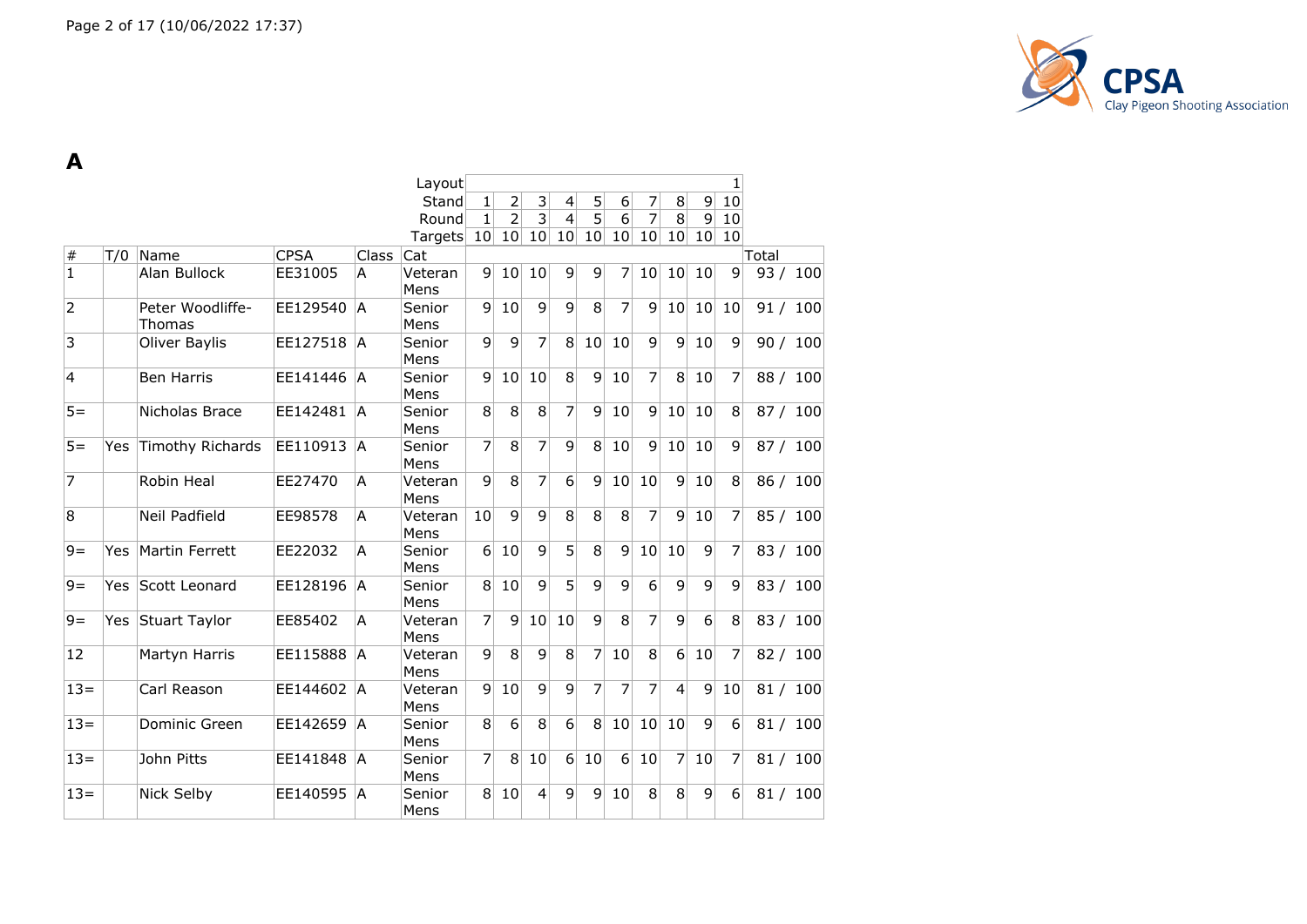

| 17     |      | John Broomfield  | EE95761  | A  | Senior<br>Mens  |   | 9               | 6 | 10             | 7        | 10              | 8              | 5                | 9               | 9 | 80/  | 100 |
|--------|------|------------------|----------|----|-----------------|---|-----------------|---|----------------|----------|-----------------|----------------|------------------|-----------------|---|------|-----|
| $18 =$ |      | Cornelius Fenton | EE40930  | A  | Veteran<br>Mens |   | 10 <sup>1</sup> | 9 | 5.             | $6 \mid$ | 9               |                | 9                | 8               | 9 | 79 / | 100 |
| $18 =$ |      | Roger Bennett    | EE141511 | ۱A | Senior<br>Mens  | 8 | 7               |   |                | 9        | 9               |                |                  | 10              | 8 | 79 / | 100 |
| $20 =$ | Yes. | David Pryce      | EE61653  | А  | Veteran<br>Mens | 9 | 8               | 8 | 8              | 7        | 5               | 8              |                  | 10 <sup>1</sup> | 8 | 78 / | 100 |
| $20 =$ |      | Sean Pritchard   | EE141090 | ΙA | Senior<br>Mens  | 9 | 10 <sup>1</sup> | 6 | 9              | 8        | 8               | 5 <sub>1</sub> | $6 \overline{6}$ | 8               | 9 | 78 / | 100 |
| 22     | Yes  | Layne Chisholm   | EE139968 | ΙA | Veteran<br>Mens | 9 | 9               | 7 | 8 <sup>1</sup> | 6        | 10 <sup>1</sup> | $6 \vert$      | 6 <sup>1</sup>   | 9               |   |      | 100 |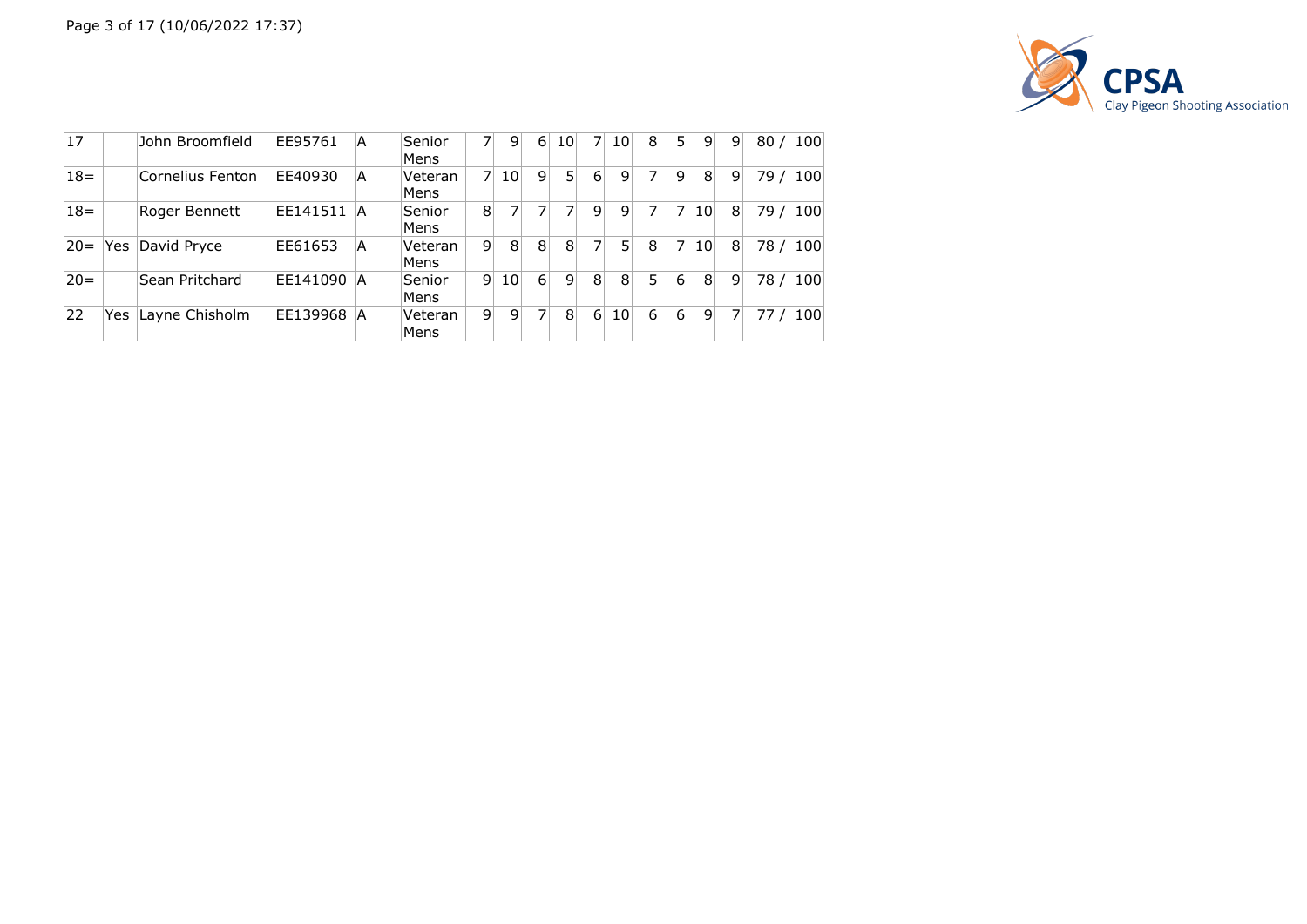

**B**

|        |      |                               |             |       | Layout          |                |                |                |                          |                |                |                |                  |    | 1  |       |          |
|--------|------|-------------------------------|-------------|-------|-----------------|----------------|----------------|----------------|--------------------------|----------------|----------------|----------------|------------------|----|----|-------|----------|
|        |      |                               |             |       | Stand           | 1              | 2              | 3              | $\overline{\mathcal{L}}$ | 5              | 6              | 7              | 8                | 9  | 10 |       |          |
|        |      |                               |             |       | Round           | 1              | $\overline{2}$ | $\overline{3}$ | $\overline{4}$           | $\overline{5}$ | $\overline{6}$ | $\overline{7}$ | 8                | 9  | 10 |       |          |
|        |      |                               |             |       | Targets         | 10             | 10             | 10             | 10                       | 10             | 10             | 10             | 10               | 10 | 10 |       |          |
| $\#$   | T/0  | Name                          | <b>CPSA</b> | Class | Cat             |                |                |                |                          |                |                |                |                  |    |    | Total |          |
| $1 =$  |      | John Cutler EE136263          |             | B     | Veteran<br>Mens | 9              | 10             | 8              | 7                        | 9              | 9              | 9              | 10               | 10 | 9  |       | 90 / 100 |
| $1 =$  |      | Toby Naish EE143879           |             | B     | Senior<br>Mens  | 8              | 10             | 9              | 10                       | 10             | 7              | 9              | 8                | 10 | 9  |       | 90 / 100 |
| 3      |      | Caspian Till EE142709         |             | B     | Junior<br>Mens  | 9              | 10             | 8              | 6                        | 8              | 8              | 8              | 9                | 9  | 10 |       | 85 / 100 |
| 4      |      | Ian Cross                     | EE26633     | B     | Veteran<br>Mens | 9              | 9              | 10             | 6                        | 8              | 6              | 9              | 10               | 9  | 8  |       | 84 / 100 |
| 5      |      | Michael<br>Williams           | EE133922    | B     | Veteran<br>Mens | 10             | 9              | 8              | 9                        | 5              | 9              | 9              | 7                | 10 | 7  |       | 83 / 100 |
| $6=$   |      | Ben Gillam EE142849           |             | B     | Senior<br>Mens  | 9              | 6              | 5              | 9                        | 9              | 9              | 10             | 10               | 10 | 5  |       | 82 / 100 |
| $6=$   |      | Ian<br>Saunders               | EE143599    | B     | Senior<br>Mens  | 8 <sup>1</sup> | 10             | 8              | 8                        | 8              | $\overline{8}$ | $\overline{7}$ | 7                | 9  | 9  |       | 82 / 100 |
| 8      | Yes. | Ernie<br>Hemmings             | EE112767    | B     | Veteran<br>Mens | 8 <sup>1</sup> | 10             | 5              | 5                        | 9              | 10             | 9              | 8                | 8  | 8  |       | 80 / 100 |
| $9 =$  | Yes  | <b>Brent</b><br><b>Barnes</b> | EE139601    | B     | Senior<br>Mens  | 9              | 10             | 8              | $6 \overline{6}$         | 9              | $\overline{4}$ | $\overline{5}$ | 8                | 10 | 10 |       | 79 / 100 |
| $9 =$  |      | Roger<br>Hartland             | EE131152    | B     | Veteran<br>Mens | 8              | 9              | 9              | 7                        | 10             | 10             | 9              | 7                | 10 |    | 79/   | 90       |
| $11 =$ | Yes  | Graham<br>Haynes              |             | B*    | Veteran<br>Mens | 9              | 8              | 9              | $\overline{2}$           | 9              | 8              | $\overline{7}$ | 10               | 9  | 7  |       | 78 / 100 |
| $11 =$ | Yes  | Trevor<br>Edden               | EE131850    | B     | Senior<br>Mens  | 8              | 8              | 9              | $\overline{5}$           | 9              | 10             | 8              | $6 \overline{6}$ | 10 | 5  |       | 78 / 100 |
| 13     |      | Cliff Lamb                    | EE123008    | ΙB    | Veteran<br>Mens | 8 <sup>1</sup> | 10             | 8              | $\overline{7}$           | $\overline{6}$ | 9              | 9              | $\overline{4}$   | 9  | 7  |       | 77 / 100 |
| 14     | Yes  | Guy Rudd                      | EE133800    | B     | Senior<br>Mens  | 9              | 9              | $\overline{7}$ | $\overline{5}$           | $\overline{8}$ | 9              | $\overline{6}$ | $\overline{4}$   | 10 | 7  |       | 74 / 100 |
| $15 =$ |      | Matthew<br>Fisher             | EE128294    | ΙB    | Senior<br>Mens  | 8              | 7              | 8              | 5 <sup>1</sup>           | $\overline{7}$ | $\overline{5}$ | 8              | 9                | 10 | 6  |       | 73 / 100 |
| $15 =$ | Yes  | Paul<br>Sawitzki              | EE132066    | ΙB    | Veteran<br>Mens | 8              | $\mathbf{q}$   | 10             | 8                        | 6              | 8              | $\overline{3}$ | 5                | 8  | 8  |       | 73 / 100 |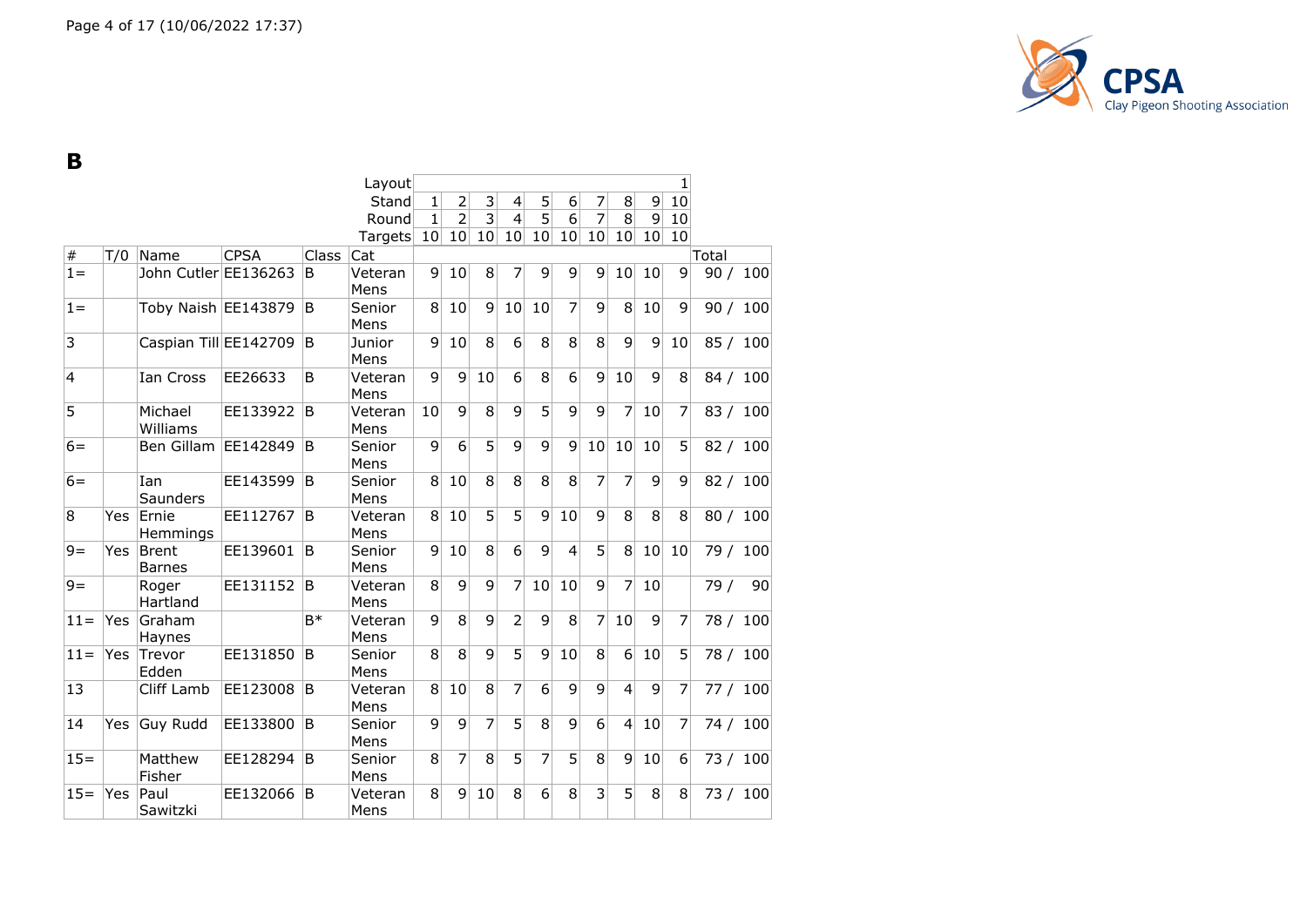

| ⊥ / | Yes | ⊺om    | EE105838 | Β | Veteran | 6 <sub>1</sub> | 8 | 6 | 6 | 8 | 8 | 6 <sub>1</sub> | ۹l             |   |    | 100 |
|-----|-----|--------|----------|---|---------|----------------|---|---|---|---|---|----------------|----------------|---|----|-----|
|     |     | Dancer |          |   | Mens    |                |   |   |   |   |   |                |                |   |    |     |
| 18  | Yes | Darren | EE142703 | B | Senior  |                | q | 6 | 5 |   |   | 6              | $\overline{4}$ | 4 | 62 | 100 |
|     |     | Lewis  |          |   | Mens    |                |   |   |   |   |   |                |                |   |    |     |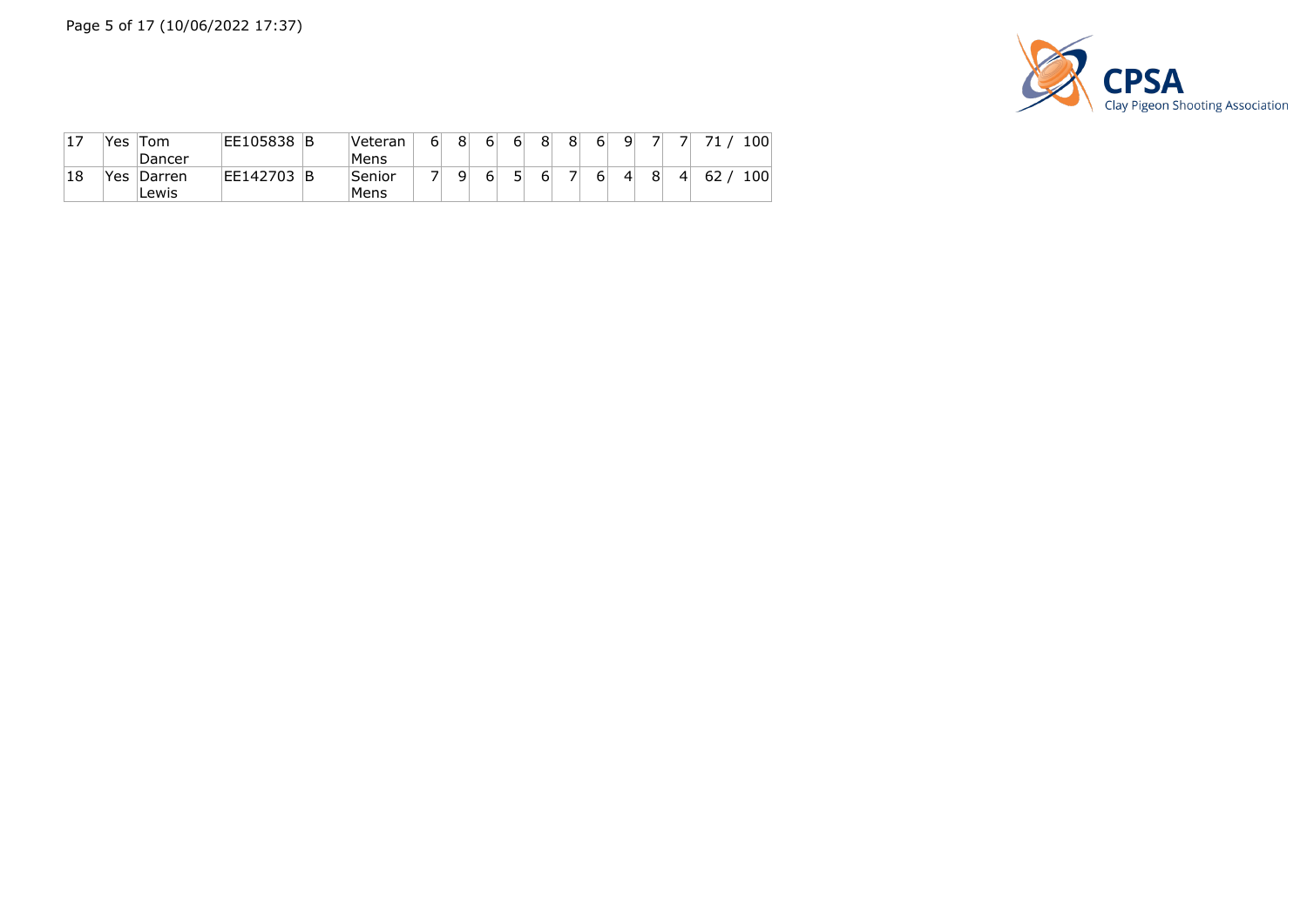

**C**

|                |            |                         |                     |              | Layout            |                 |                  |                |                |                |                |                |                |                 | 1                |       |          |
|----------------|------------|-------------------------|---------------------|--------------|-------------------|-----------------|------------------|----------------|----------------|----------------|----------------|----------------|----------------|-----------------|------------------|-------|----------|
|                |            |                         |                     |              | Stand             | 1               | $\overline{2}$   | 3              | 4              | 5              | 6              | $\overline{7}$ | 8              | 9               | 10               |       |          |
|                |            |                         |                     |              | Round             | 1               | $\overline{2}$   | $\overline{3}$ | $\overline{4}$ | $\overline{5}$ | 6              | 7              | 8              | 9               | 10               |       |          |
|                |            |                         |                     |              | Targets           | 10 <sup>1</sup> | 10               | 10             | 10             | 10             | 10             | 10             | 10             | 10 <sup>1</sup> | 10               |       |          |
| $\#$           | T/0        | Name                    | <b>CPSA</b>         | Class        | Cat               |                 |                  |                |                |                |                |                |                |                 |                  | Total |          |
| $1 =$          | Yes        | Nigel<br>Blackwell      | EE146086            | IC           | Veteran<br>Mens   | 8               | 9                | 9              | 5              | 7              | 9              | 9              | 8              | 10              | 7                | 81/   | 100      |
| $1 =$          |            | Oliver<br><b>Bishop</b> | EE146040            | IC           | Senior<br>Mens    | 8               | 9                | 9              | $\overline{7}$ | 8              | 8              | 9              | 5              | 10              | 8                |       | 81 / 100 |
| $\overline{3}$ |            | Kyran<br>Newbery        | EE139322            | IC.          | Senior<br>Mens    | 8               | $6 \overline{6}$ | 10             | 7              | 10             | $\overline{7}$ | 8              | 5              | 9               | 9                | 79/   | 100      |
| $4=$           |            | David<br><b>Blake</b>   | EE110395            | IC.          | Veteran<br>Mens   | $\vert 9 \vert$ | 10               | 8              | 8              | 8              | $\overline{4}$ | $\overline{4}$ | $\overline{7}$ | $\overline{6}$  | 8                |       | 72 / 100 |
| $4=$           |            | Lyndon<br>Harper        | EE129594            | C            | Senior<br>Mens    | 6               | 10               | 7              | $\overline{7}$ | 7              | 6              | $\overline{7}$ | 8              | $\overline{8}$  | 6                |       | 72 / 100 |
| 6              | <b>Yes</b> | Anette<br>May           |                     | $C^*$        | Veteran<br>Ladies | 6 <sup>1</sup>  | 10               | 6              | $\overline{4}$ | 7              | 6              | $\overline{7}$ | 8              | 8               | 7                | 69 /  | 100      |
| $7 =$          | Yes        | Heather<br>Rudd         | EE133986            | C            | Senior<br>Ladies  | $6\vert$        | 10               | $\overline{6}$ | $\overline{4}$ | $\overline{8}$ | $\overline{8}$ | $\overline{4}$ | $\overline{9}$ | $\overline{7}$  | $6 \overline{6}$ | 68/   | 100      |
| $7 =$          | Yes.       |                         | Lewis Bull EE146985 | $C^*$        | Senior<br>Mens    | 7               | $\overline{7}$   | 8              | $\overline{7}$ | $\overline{7}$ | $\overline{5}$ | $\overline{7}$ | 6              | $\overline{7}$  | $\overline{7}$   |       | 68 / 100 |
| 9              | Yes        | Trevor<br>May           |                     | $C^*$        | Veteran<br>Mens   | 3               | 9                | 8              | 7              | 7              | 6              | 6              | 7              | 9               | 5                |       | 67 / 100 |
| $10=$          | Yes        | James<br>Foster         | EE117379            | C            | Senior<br>Mens    | 8               | 9                | 7              | 6              | 9              | 7              | 4              | 3              | 6               | 6                |       | 65 / 100 |
| $10=$          | <b>Yes</b> | Joe<br>Blundell         |                     | $C^*$        | Veteran           | 7               | 5                | 5              | $\overline{5}$ | 8              | 5              | 9              | 6              | 8               | $\overline{7}$   | 65/   | 100      |
| $12 =$         | Yes        | Barry<br>Rosier         |                     | $C^*$        | Veteran<br>Mens   | 9               | 10               | 8              | $\overline{4}$ | $\overline{7}$ | 3              | $\overline{2}$ | 6              | 6               | 9                |       | 64 / 100 |
| $12 =$         |            | Richard<br>Moreing      | EE112844            | $\mathsf{C}$ | Senior<br>Mens    | 9               | 9                | 3              | $\overline{4}$ | 5              | 9              | 8              | 5              | $\overline{7}$  | 5                |       | 64 / 100 |
| 14             | Yes        | Mark<br>Johnson         |                     | $C^*$        | Veteran<br>Mens   | 8               | 6                | 7              | 7              | 7              | $\overline{4}$ | 6              | 7              | 5               | 6                | 63/   | 100      |
| 15             |            | Hellen<br>McGoey        | EE146610            | $C^*$        | Senior<br>Ladies  | 8               | 8                | 7              | 1              | 5              | 6              | $\overline{3}$ | $\overline{2}$ | 6               | $\overline{2}$   | 48/   | 100      |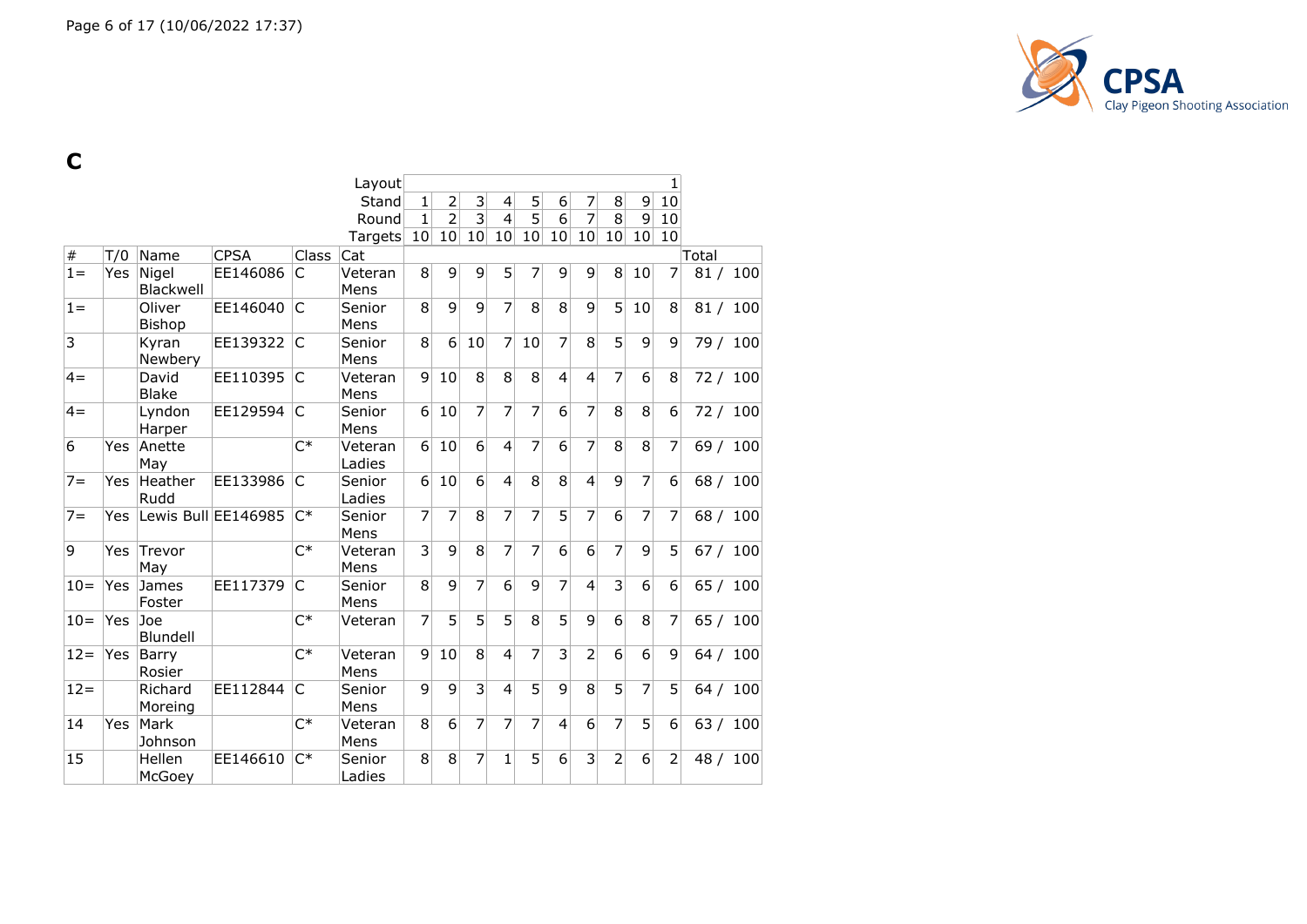

## **Junior**

|   |     |                  |              |           | Layout         |                 |                 |                |                |                 |                 |                      |   |       |                 |              |     |
|---|-----|------------------|--------------|-----------|----------------|-----------------|-----------------|----------------|----------------|-----------------|-----------------|----------------------|---|-------|-----------------|--------------|-----|
|   |     |                  |              |           | Stand          |                 | 2 <sup>1</sup>  |                | 4              | 5               | 6               |                      | 8 | 9     | 10              |              |     |
|   |     |                  |              |           | Round          |                 | $\overline{2}$  |                | $\overline{4}$ | 5               | 6               |                      | 8 | -91   | 10              |              |     |
|   |     |                  |              |           | Targets        | 10 <sub>1</sub> |                 | 10 10          |                |                 |                 | 10 10 10 10 10 10 10 |   |       |                 |              |     |
| # | T/0 | Name             | <b>CPSA</b>  | Class Cat |                |                 |                 |                |                |                 |                 |                      |   |       |                 | <b>Total</b> |     |
|   |     | Harry<br>Minkley | EE141594 AA* |           | Junior<br>Mens | 6               | 10 <sub>1</sub> |                | 8              | 10 <sup>1</sup> | 10 <sup>1</sup> | 8 <sup>°</sup>       |   | 10 10 | 8               | 87/          | 100 |
| 2 |     | Caspian<br>Till  | EE142709 B   |           | Junior<br>Mens | 9               | 10 <sup>1</sup> | 8 <sup>1</sup> | 6              | 8 <sup>1</sup>  | 8 <sup>1</sup>  | 8                    | 9 | 9     | 10 <sub>1</sub> | 85/100       |     |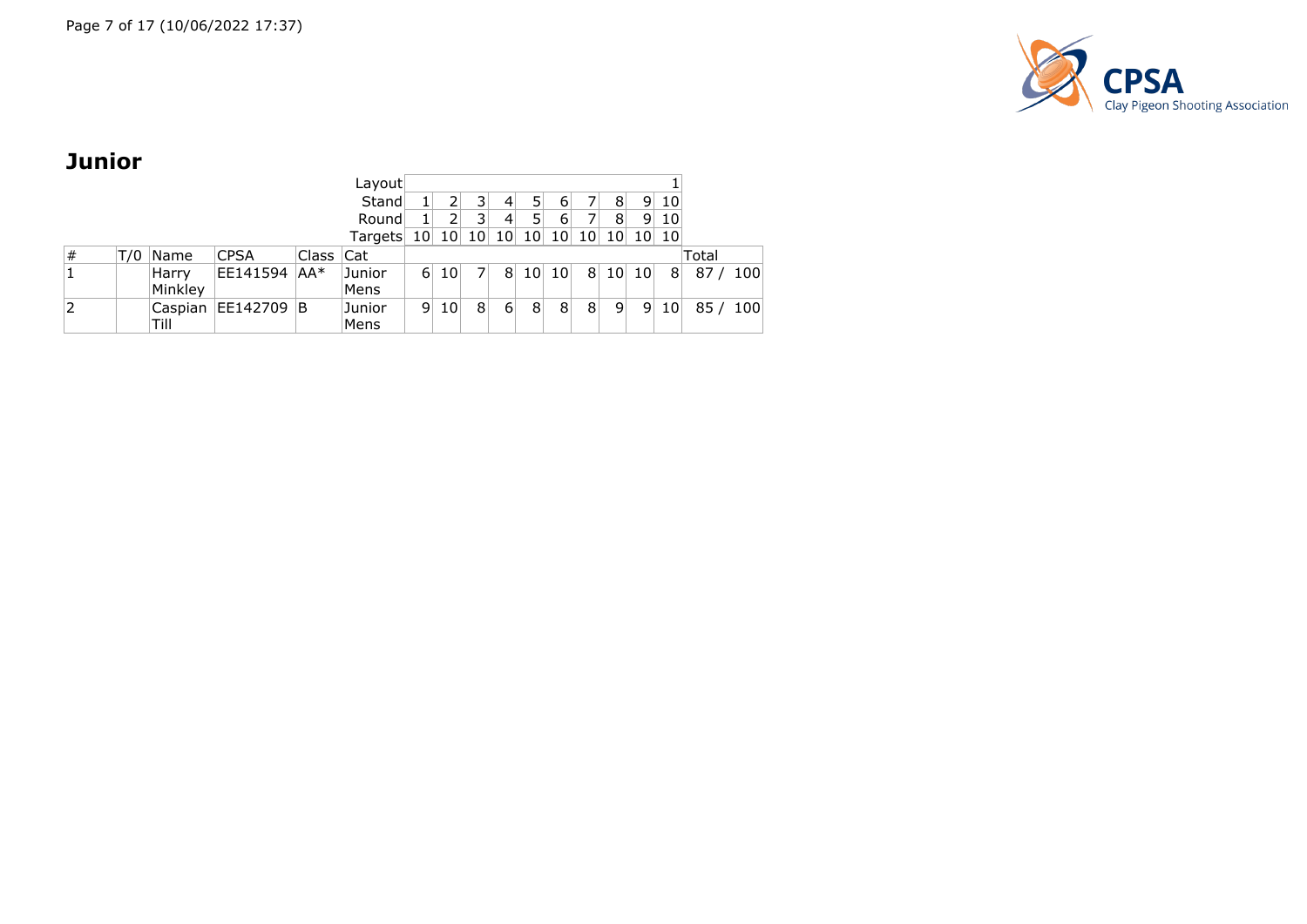

## **Ladies**

|      |     |         |             |                | Layout     |                 |                 |                 |                 |                 |                 |                 |                 |                |                 |       |     |
|------|-----|---------|-------------|----------------|------------|-----------------|-----------------|-----------------|-----------------|-----------------|-----------------|-----------------|-----------------|----------------|-----------------|-------|-----|
|      |     |         |             |                | Stand      | 1               | 2               | 3               | 4               | 5               | 6               |                 | 8               | 9              | 10 <sup>1</sup> |       |     |
|      |     |         |             |                | Round      |                 | 2               | 3               | 4               |                 | 6               |                 | 8               | 9 <sub>1</sub> | 10              |       |     |
|      |     |         |             |                | Targets    | 10 <sup>1</sup> | 10 <sup>1</sup> | 10 <sup>1</sup> | 10 <sup>1</sup> | 10 <sub>l</sub> | 10 <sub>1</sub> | 10 <sup>1</sup> | 10 <sup>1</sup> | 10 10          |                 |       |     |
| $\#$ | T/0 | Name    | <b>CPSA</b> | Class          | <b>Cat</b> |                 |                 |                 |                 |                 |                 |                 |                 |                |                 | Total |     |
|      | Yes | Anette  |             | $C^*$          | Veteran    | $6 \mid$        | 10 <sup>1</sup> | 6               | 4               |                 | 6               |                 | 8               | 8              |                 | 69/   | 100 |
|      |     | May     |             |                | Ladies     |                 |                 |                 |                 |                 |                 |                 |                 |                |                 |       |     |
| 2    | Yes | Heather | EE133986    | C              | Senior     | 6               | 10 <sup>1</sup> | 6               | 4               | 8               | 8               | $\vert 4 \vert$ | 9               | 7              | 6               | 68/   | 100 |
|      |     | Rudd    |             |                | Ladies     |                 |                 |                 |                 |                 |                 |                 |                 |                |                 |       |     |
| 3    |     | Hellen  | EE146610    | $\mathsf{C}^*$ | Senior     | 8               | 8               |                 |                 | 51              | 6               | 31              | 2               | 6              |                 | 48/   | 100 |
|      |     | McGoey  |             |                | Ladies     |                 |                 |                 |                 |                 |                 |                 |                 |                |                 |       |     |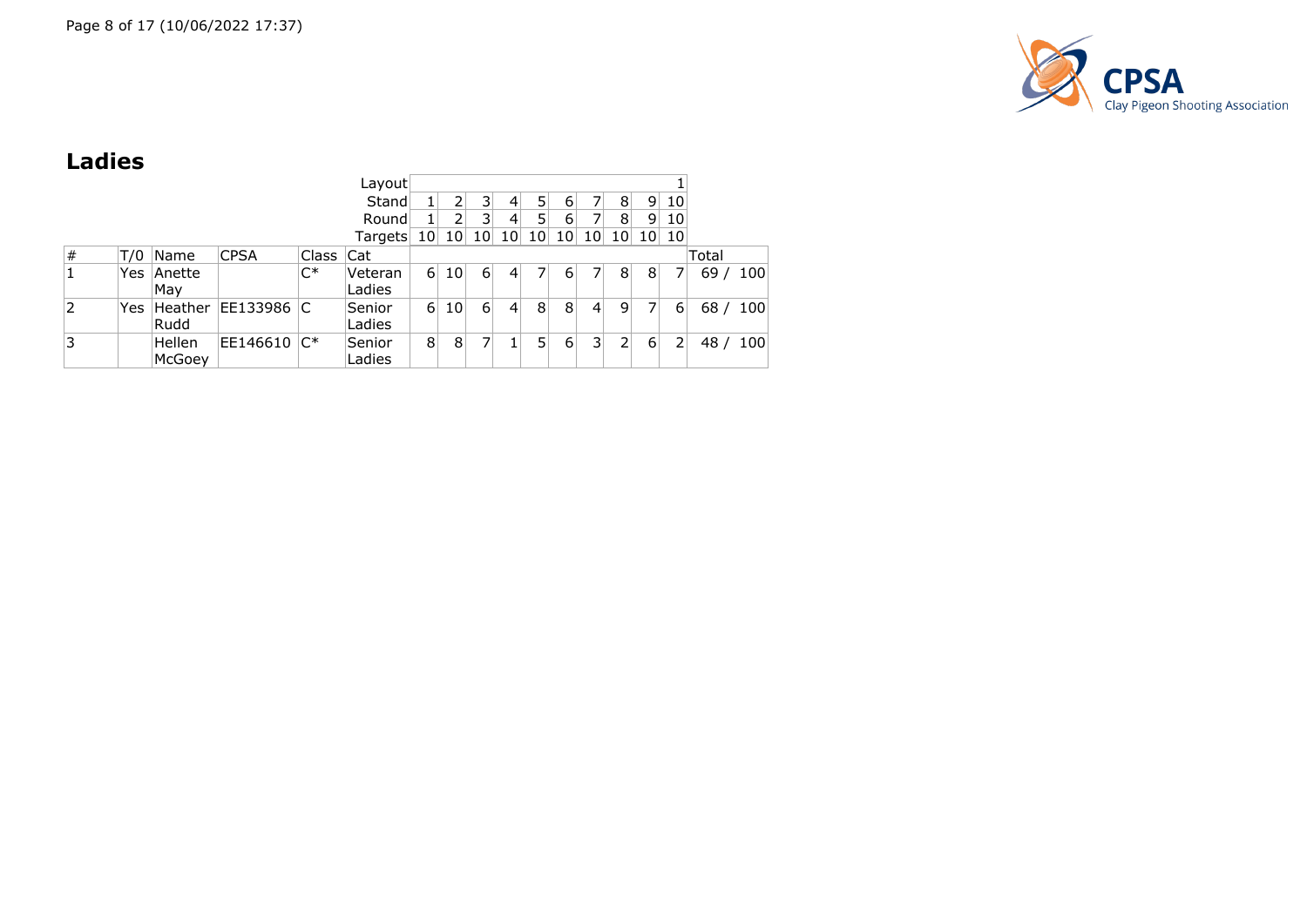

#### **Mens**

|                |            |                                   |             |              | Layout          |                 |                |                |                 |                |                |                |                |                 | 1            |            |
|----------------|------------|-----------------------------------|-------------|--------------|-----------------|-----------------|----------------|----------------|-----------------|----------------|----------------|----------------|----------------|-----------------|--------------|------------|
|                |            |                                   |             |              | Stand           | $\mathbf{1}$    | 2              | 3              | 4               | 5              | 6              | 7              | 8              | $\mathsf{g}$    | 10           |            |
|                |            |                                   |             |              | Round           | 1               | $\overline{2}$ | $\overline{3}$ | $\overline{4}$  | $\overline{5}$ | $\overline{6}$ | 7              | 8              | 9               | 10           |            |
|                |            |                                   |             |              | Targets         | 10 <sup>1</sup> | 10             | 10             | 10 <sup>1</sup> | 10             | 10             | 10             | 10             | 10 <sub>1</sub> | 10           |            |
| $\#$           | T/0        | Name                              | <b>CPSA</b> | <b>Class</b> | Cat             |                 |                |                |                 |                |                |                |                |                 |              | Total      |
| $\mathbf{1}$   |            | Colin Waite                       | EE98292     | AA           | Senior<br>Mens  | 10              | 9              | 9              | 9               | 10             | 10             | 10             | 10             | 10              | 10           | 97 / 100   |
| 2              |            | <b>Steven Randles</b>             | EE124877    | AA           | Senior<br>Mens  | 10              | 9              | 9              | 9               | 10             | $\overline{9}$ | 10             | 10             | 10              | 10           | 96/<br>100 |
| $\overline{3}$ |            | Charlie Stewart-<br>Wood          | EE134836    | AA.          | Senior<br>Mens  | 9               | 10             | $\overline{9}$ | 10              | 9              | 10             | 9              | 9              | 10              | $\mathsf{q}$ | 94 / 100   |
| $4 =$          |            | Alan Bullock                      | EE31005     | A            | Veteran<br>Mens | $\mathbf{q}$    | 10             | 10             | $\overline{9}$  | $\overline{9}$ | 7              | 10             | 10             | 10              | 9            | 93 / 100   |
| $4 =$          | <b>Yes</b> | Fred Townsend                     | EE93880     | AA           | Veteran<br>Mens | 8               | 10             | 10             | 10              | 10             | $\overline{9}$ | $\overline{9}$ | $\overline{7}$ | 10              | 10           | 93 / 100   |
| $4 =$          |            | Wayne Gibbard                     | EE55548     | AA           | Senior<br>Mens  | 8               | 10             | 8              | 8               | 10             | 10             | $\overline{9}$ | 10             | 10              | 10           | 93 / 100   |
| $7 =$          |            | Joshua Bridges                    | EE122460    | AA           | Senior<br>Mens  | 9               | 9              | 8              | $\overline{8}$  | $\overline{9}$ | 10             | 10             | 10             | 10              | 8            | 91/<br>100 |
| $7 =$          |            | Kjetil Bogstad                    | EE142003    | AA.          | Senior<br>Mens  | 9               | 10             | 10             | 7               | 10             | 10             | 9              | 7              | 10              | 9            | 91 / 100   |
| $7 =$          |            | Peter Woodliffe-<br><b>Thomas</b> | EE129540    | ÌА           | Senior<br>Mens  | 9               | 10             | 9              | 9               | 8              | 7              | 9              | 10             | 10              | 10           | 91 / 100   |
| $10=$          |            | John Cutler                       | EE136263    | lB.          | Veteran<br>Mens | 9               | 10             | 8              | 7               | 9              | 9              | 9              | 10             | 10              | 9            | 90 / 100   |
| $10 =$         |            | Michael<br>Pennington             | EE70885     | AA           | Senior<br>Mens  | 8               | 10             | 8              | 9               | 10             | $\overline{9}$ | 10             | 10             | 8               | 8            | 90 / 100   |
| $10 =$         |            | Oliver Baylis                     | EE127518    | <sup>A</sup> | Senior<br>Mens  | 9               | 9              | $\overline{7}$ | 8               | 10             | 10             | 9              | $\overline{9}$ | 10              | 9            | 90 / 100   |
| $10 =$         |            | <b>Toby Naish</b>                 | EE143879    | ΙB           | Senior<br>Mens  | 8               | 10             | $\overline{9}$ | 10              | 10             | 7              | 9              | 8              | 10              | 9            | 90 / 100   |
| 14             |            | Max Tarr                          | EE114154    | AA.          | Senior<br>Mens  | 10              | $\overline{9}$ | 10             | 5               | 8              | 10             | 9              | 10             | 10              | 8            | 89 / 100   |
| 15             |            | <b>Ben Harris</b>                 | EE141446    | <sup>A</sup> | Senior<br>Mens  | 9               | 10             | 10             | 8               | 9              | 10             | 7              | 8              | 10              | 7            | 88 / 100   |
| $16=$          |            | <b>Harry Minkley</b>              | EE141594    | $AA*$        | Junior<br>Mens  | 6               | 10             | 7              | 8               | 10             | 10             | 8              | 10             | 10              | 8            | 87/<br>100 |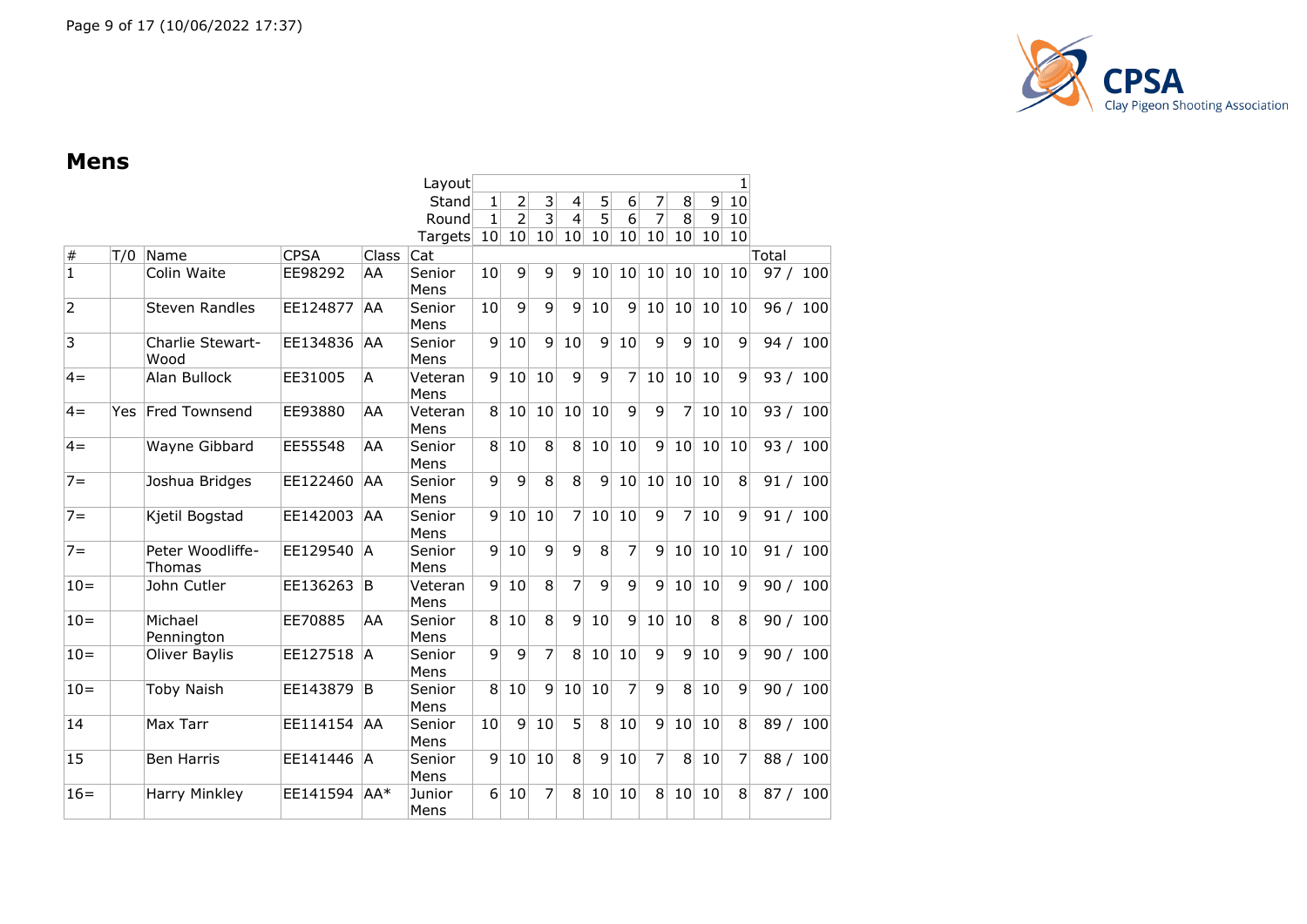

| $16=$  |            | Nicholas Brace    | EE142481   A |    | Senior<br>Mens  | 8               | 8               | 8               | 7                | 91              | 10 <sub>1</sub> | 91              |                  | 10 10           | 8                | 87 / 100 |
|--------|------------|-------------------|--------------|----|-----------------|-----------------|-----------------|-----------------|------------------|-----------------|-----------------|-----------------|------------------|-----------------|------------------|----------|
| $16=$  |            | Richard King      | EE24962      | AA | Senior<br>Mens  | 10              | 9               | $\overline{9}$  | 5 <sup>1</sup>   | 7               | 10 <sup>1</sup> | 10              | 9                | 10              | 8                | 87 / 100 |
| $16=$  | <b>Yes</b> | Timothy Richards  | EE110913 A   |    | Senior<br>Mens  | 7               | 8 <sup>1</sup>  | $\overline{7}$  | $\mathsf{q}$     | 8 <sup>1</sup>  | 10              | 9               | 10 <sup>1</sup>  | 10              | $\vert$          | 87 / 100 |
| 20     |            | Robin Heal        | EE27470      | A  | Veteran<br>Mens | $\overline{9}$  | $\overline{8}$  | $\overline{7}$  | $6 \overline{6}$ | 9               | 10              | 10              | 9                | 10              | 8                | 86 / 100 |
| $21 =$ |            | Caspian Till      | EE142709     | B. | Junior<br>Mens  | $\overline{9}$  | 10              | 8 <sup>1</sup>  | $6 \mid$         | 8               | 8 <sup>1</sup>  | 8               | $\overline{9}$   | $\vert 9 \vert$ | 10               | 85 / 100 |
| $21 =$ |            | Neil Padfield     | EE98578      | A  | Veteran<br>Mens | 10              | 9               | $\overline{9}$  | 8 <sup>1</sup>   | 8               | $\overline{8}$  | $\overline{7}$  | $\overline{9}$   | 10              | 7                | 85 / 100 |
| 23     |            | Ian Cross         | EE26633      | B  | Veteran<br>Mens | $\vert 9 \vert$ | $\vert 9 \vert$ | 10              | $6 \overline{6}$ | 8               | $\overline{6}$  | 9               | 10               | 9               | 8                | 84 / 100 |
| $24 =$ | <b>Yes</b> | Martin Ferrett    | EE22032      | Α  | Senior<br>Mens  | 6 <sup>1</sup>  | 10              | 9               | $\overline{5}$   | 8               | 9               | 10              | 10               | 9               | $\overline{7}$   | 83 / 100 |
| $24=$  |            | Michael Williams  | EE133922 B   |    | Veteran<br>Mens | 10              | $\overline{9}$  | 8 <sup>1</sup>  | $\vert$          | 5               | 9               | 9               | $\overline{7}$   | 10              | 7                | 83 / 100 |
| $24 =$ | Yes        | Scott Leonard     | EE128196 A   |    | Senior<br>Mens  | 8 <sup>1</sup>  | 10              | 9               | 5 <sup>1</sup>   | $\vert 9 \vert$ | 9               | $6 \vert$       | $\overline{9}$   | $\vert 9 \vert$ | $\overline{9}$   | 83 / 100 |
| $24=$  |            | Yes Stuart Taylor | EE85402      | A  | Veteran<br>Mens | 7               | $\overline{9}$  | 10 <sup>1</sup> | 10               | $\overline{9}$  | $\overline{8}$  | $\overline{7}$  | 9                | $6\overline{6}$ | 8                | 83 / 100 |
| $28 =$ |            | Ben Gillam        | EE142849 B   |    | Senior<br>Mens  | 9               | $\overline{6}$  | $\overline{5}$  | $\overline{9}$   | $\overline{9}$  | 9               | 10              | 10               | 10              | 5 <sup>1</sup>   | 82 / 100 |
| $28 =$ |            | Ian Saunders      | EE143599 B   |    | Senior<br>Mens  | 8 <sup>1</sup>  | 10              | 8 <sup>1</sup>  | 8 <sup>1</sup>   | 8 <sup>°</sup>  | 8 <sup>1</sup>  | 7               | $\overline{7}$   | $\overline{9}$  | $\overline{9}$   | 82 / 100 |
| $28 =$ |            | Martyn Harris     | EE115888 A   |    | Veteran<br>Mens | $\overline{9}$  | 8               | $\overline{9}$  | $\bf8$           | 7               | 10              | $\vert 8 \vert$ | $6 \overline{6}$ | 10              | 7                | 82 / 100 |
| $31 =$ |            | Carl Reason       | EE144602 A   |    | Veteran<br>Mens | 9 <sup>1</sup>  | 10              | $\overline{9}$  | $\overline{9}$   | 7               | $\overline{7}$  | 7               | $\overline{4}$   | 9               | 10               | 81 / 100 |
| $31 =$ |            | Dominic Green     | EE142659 A   |    | Senior<br>Mens  | 8               | 6               | 8               | $6 \mid$         | 8 <sup>°</sup>  | 10 <sup>1</sup> | 10              | 10               | 9               | $6 \overline{6}$ | 81 / 100 |
| $31 =$ |            | John Pitts        | EE141848 A   |    | Senior<br>Mens  | 7               | 8               | 10              | $6 \vert$        | 10              | 6 <sup>1</sup>  | 10              | $\overline{7}$   | 10              | 7                | 81 / 100 |
| $31 =$ |            | Nick Selby        | EE140595 A   |    | Senior<br>Mens  | 8 <sup>1</sup>  | 10              | $\vert 4 \vert$ | $\overline{9}$   | $\mathsf{g}$    | 10 <sup>1</sup> | 8               | 8 <sup>1</sup>   | 9               | 6                | 81 / 100 |
| $31 =$ | Yes        | Nigel Blackwell   | EE146086 C   |    | Veteran<br>Mens | 8 <sup>1</sup>  | $\overline{9}$  | $\overline{9}$  | 5 <sup>1</sup>   | $\overline{7}$  | 9               | $\overline{9}$  | 8 <sup>1</sup>   | 10              | 7                | 81 / 100 |
| $31 =$ |            | Oliver Bishop     | EE146040 C   |    | Senior<br>Mens  | 8 <sup>1</sup>  | $\overline{9}$  | 9               | 7                | 8 <sup>°</sup>  | 8               | $\overline{9}$  | 5 <sup>2</sup>   | 10              | 8                | 81 / 100 |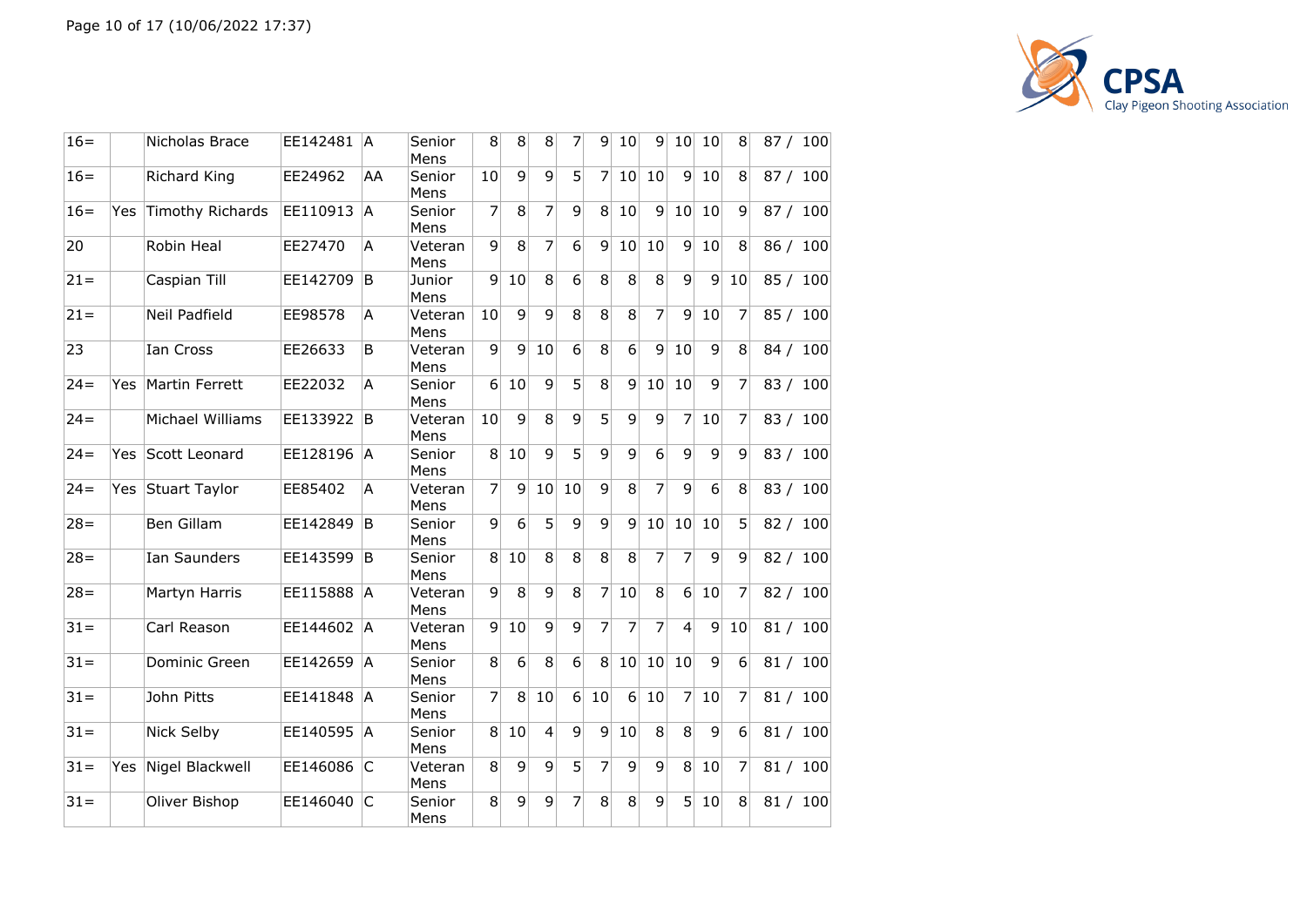

| $37 =$ | Yes. | Ernie Hemmings      | EE112767   | B            | Veteran<br>Mens | 8              | 10             | 5              | 5              | $\vert 9 \vert$  | 10               | 9               | 8              | 8              | 8              |     | 80 / 100 |
|--------|------|---------------------|------------|--------------|-----------------|----------------|----------------|----------------|----------------|------------------|------------------|-----------------|----------------|----------------|----------------|-----|----------|
| $37 =$ |      | John Broomfield     | EE95761    | A            | Senior<br>Mens  | 7              | 9              | 6 <sup>1</sup> | 10             | 7                | 10               | 8               | 5              | 9              | 9              |     | 80 / 100 |
| $39 =$ | Yes. | <b>Brent Barnes</b> | EE139601   | B            | Senior<br>Mens  | 9              | 10             | 8              | 6              | 9                | 4                | $\overline{5}$  | 8              | 10             | 10             |     | 79 / 100 |
| $39 =$ |      | Cornelius Fenton    | EE40930    | A            | Veteran<br>Mens | 7              | 10             | 9              | $\overline{5}$ | 6                | $\overline{9}$   | 7               | $\overline{9}$ | $\overline{8}$ | $\mathsf{q}$   |     | 79 / 100 |
| $39 =$ |      | Kyran Newbery       | EE139322 C |              | Senior<br>Mens  | 8              | 6              | 10             | 7              | 10               | 7                | 8               | 5              | 9              | $\mathsf{q}$   |     | 79 / 100 |
| $39 =$ |      | Roger Bennett       | EE141511 A |              | Senior<br>Mens  | 8              | 7              | 7              | 7              | 9                | 9                | $\overline{7}$  | 7              | 10             | 8              |     | 79 / 100 |
| $39 =$ |      | Roger Hartland      | EE131152 B |              | Veteran<br>Mens | 8              | $\overline{9}$ | $\overline{9}$ | 7              | 10               | 10               | $\overline{9}$  | 7              | 10             |                | 79/ | 90       |
| $44 =$ | Yes  | David Pryce         | EE61653    | A            | Veteran<br>Mens | 9              | 8              | 8              | 8              | 7                | 5                | 8 <sup>1</sup>  | 7              | 10             | 8              |     | 78 / 100 |
| $44 =$ | Yes  | Graham Haynes       |            | $B*$         | Veteran<br>Mens | $\overline{9}$ | 8              | 9              | $\overline{2}$ | 9                | 8                | 7               | 10             | 9              | 7              |     | 78 / 100 |
| $44 =$ |      | Sean Pritchard      | EE141090   | <sup>A</sup> | Senior<br>Mens  | 9              | 10             | 6              | 9              | $\overline{8}$   | $\overline{8}$   | $\overline{5}$  | $\overline{6}$ | $\overline{8}$ | 9              |     | 78 / 100 |
| $44 =$ | Yes. | <b>Trevor Edden</b> | EE131850   | B            | Senior<br>Mens  | 8              | 8              | 9              | 5 <sup>1</sup> | 9                | 10               | 8 <sup>1</sup>  | 6 <sup>1</sup> | 10             | 5              |     | 78 / 100 |
| $48 =$ |      | Cliff Lamb          | EE123008   | B            | Veteran<br>Mens | 8              | 10             | 8              | $\overline{7}$ | $6 \overline{6}$ | 9                | $\vert 9 \vert$ | 4              | 9              | 7              |     | 77 / 100 |
| $48 =$ | Yes  | Layne Chisholm      | EE139968 A |              | Veteran<br>Mens | $\overline{9}$ | 9              | $\overline{7}$ | 8 <sup>1</sup> | $6 \vert$        | 10               | $6 \mid$        | $6 \mid$       | 9              | $\overline{7}$ |     | 77 / 100 |
| 50     | Yes  | <b>Guy Rudd</b>     | EE133800 B |              | Senior<br>Mens  | $\overline{9}$ | $\overline{9}$ | $\overline{7}$ | $\overline{5}$ | 8                | $\overline{9}$   | $\overline{6}$  | $\overline{4}$ | 10             | 7              |     | 74 / 100 |
| $51 =$ |      | Matthew Fisher      | EE128294   | B            | Senior<br>Mens  | 8              | 7              | 8              | 5              | 7                | $\overline{5}$   | 8               | 9              | 10             | 6              |     | 73 / 100 |
| $51 =$ | Yes  | Paul Sawitzki       | EE132066 B |              | Veteran<br>Mens | 8              | 9              | 10             | 8              | 6                | 8                | $\overline{3}$  | 5              | 8              | 8              |     | 73 / 100 |
| $53 =$ |      | David Blake         | EE110395 C |              | Veteran<br>Mens | $\overline{9}$ | 10             | $\overline{8}$ | $\overline{8}$ | 8                | $\overline{4}$   | $\overline{4}$  | $\overline{7}$ | $\overline{6}$ | 8              |     | 72 / 100 |
| $53 =$ |      | Lyndon Harper       | EE129594   | C            | Senior<br>Mens  | 6              | 10             | 7              | 7              | 7                | $6 \overline{6}$ | 7               | 8              | 8              | 6              |     | 72/100   |
| 55     | Yes  | Tom Dancer          | EE105838   | B            | Veteran<br>Mens | 6              | 8              | 6              | 6              | 8                | 8                | $6\overline{6}$ | 9              | $\overline{7}$ | 7              |     | 71 / 100 |
| 56     | Yes  | Lewis Bull          | EE146985   | $C^*$        | Senior<br>Mens  | 7              | 7              | 8              | 7              | 7                | 5                | 7               | 6              | 7              | 7              |     | 68 / 100 |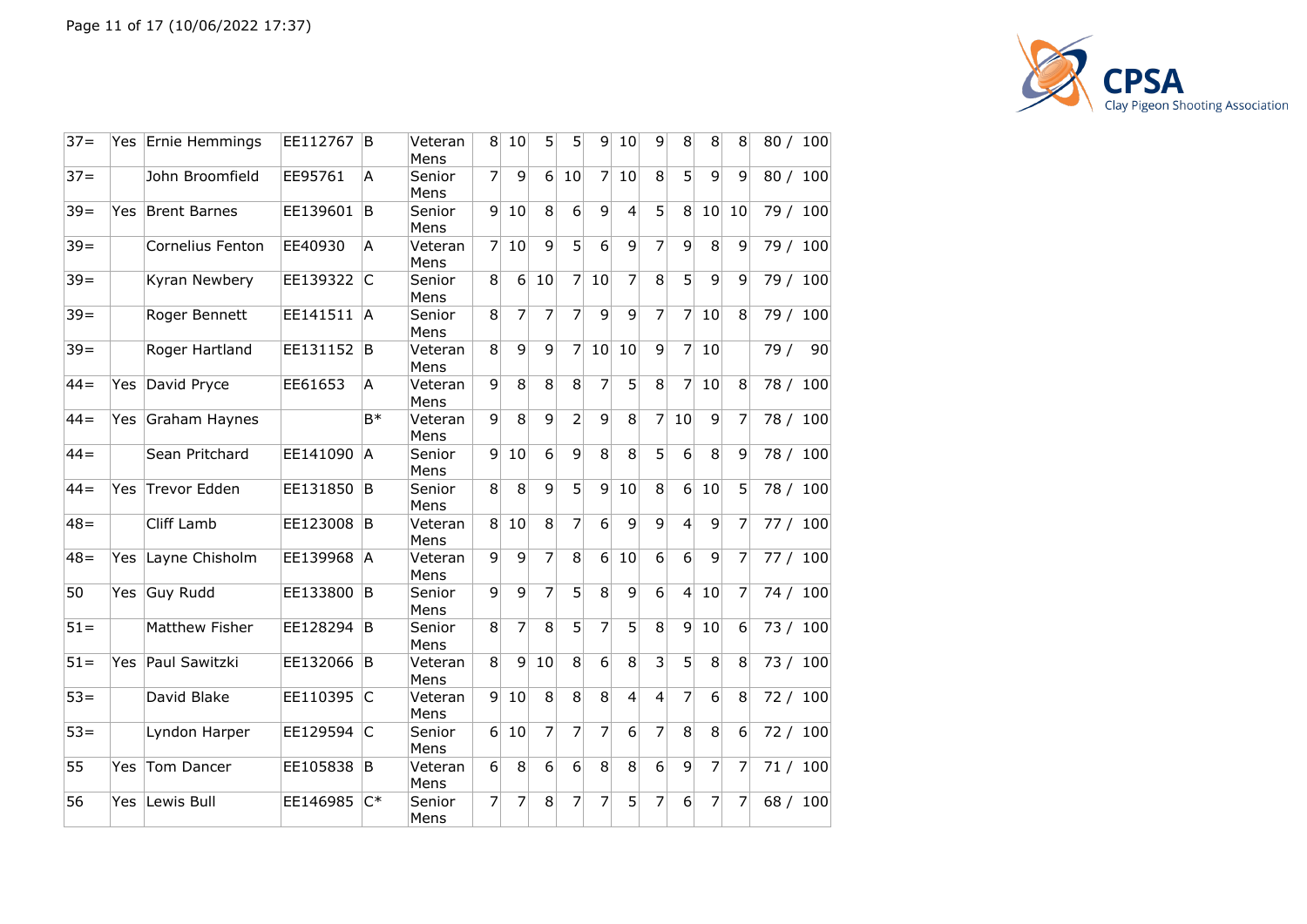

| 57    |      | Yes Trevor May      |          | $C^*$ | Veteran<br>Mens | 31             | 9              | 8              | 7              |   | 6 | 6 <sup>1</sup>  |                | 9        | 5              | 67/             | 100 |
|-------|------|---------------------|----------|-------|-----------------|----------------|----------------|----------------|----------------|---|---|-----------------|----------------|----------|----------------|-----------------|-----|
| 58    | Yes. | James Foster        | EE117379 | C     | Senior<br>Mens  | 8 <sup>1</sup> | 9              | 7              | 6              | 9 |   | $\vert 4 \vert$ | 3 <sup>1</sup> | 6        | $6 \mid$       | 65/             | 100 |
| $59=$ | Yes  | <b>Barry Rosier</b> |          | $C^*$ | Veteran<br>Mens | -91            | 10             | 8              | 4              |   | 3 | 2               | 6              | $6 \mid$ | 9              | 64 <sub>l</sub> | 100 |
| $59=$ |      | Richard Moreing     | EE112844 | C     | Senior<br>Mens  | $\overline{9}$ | $\overline{9}$ | $\overline{3}$ | $\overline{4}$ | 5 | 9 | 8               | 5 <sub>1</sub> | 7        | 51             | 64/             | 100 |
| 61    | Yes  | Mark Johnson        |          | $C^*$ | Veteran<br>Mens | 8 <sup>1</sup> | $6 \mid$       | $\overline{7}$ |                |   | 4 | 6               |                | 5        | $6 \mid$       | 63/             | 100 |
| 62    | Yes. | Darren Lewis        | EE142703 | B     | Senior<br>Mens  | 71             | 9 <sub>1</sub> | 6 <sup>1</sup> | 5              | 6 |   | 6               | $\overline{4}$ | 8        | $\overline{4}$ | 62/             | 100 |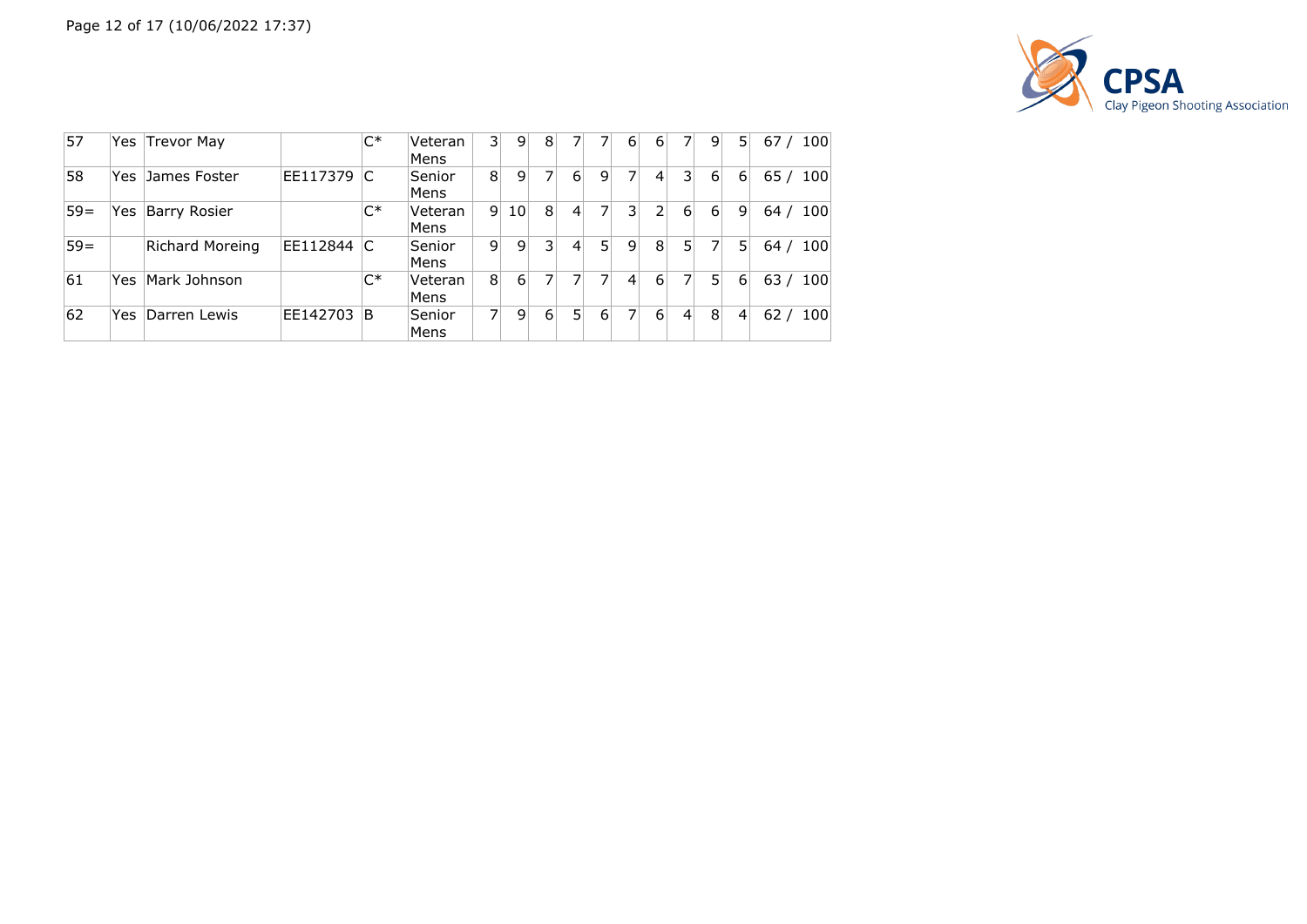

# **Senior**

|                |     |                         |             |           | Layout         |                 |                 |                |                         |                |                 |                 |                 |                 | 1  |       |     |
|----------------|-----|-------------------------|-------------|-----------|----------------|-----------------|-----------------|----------------|-------------------------|----------------|-----------------|-----------------|-----------------|-----------------|----|-------|-----|
|                |     |                         |             |           | Stand          | $\mathbf 1$     | $\overline{2}$  | 3              | 4                       | 5              | 6               | 7               | 8               | $\overline{9}$  | 10 |       |     |
|                |     |                         |             |           | Round          | $\mathbf{1}$    | $\overline{2}$  | $\overline{3}$ | $\overline{\mathbf{4}}$ | $\overline{5}$ | 6               | 7               | 8               | 9               | 10 |       |     |
|                |     |                         |             |           | Targets        | 10 <sup>1</sup> | 10 <sup>1</sup> | 10             | 10                      | 10             | 10              | 10 <sup>1</sup> | 10 <sub>1</sub> | 10 <sub>l</sub> | 10 |       |     |
| $\#$           | T/0 | Name                    | <b>CPSA</b> | Class     | Cat            |                 |                 |                |                         |                |                 |                 |                 |                 |    | Total |     |
| $\mathbf{1}$   |     | Colin Waite             | EE98292     | AA        | Senior         | 10              | 9               | 9              | $\overline{9}$          | 10             | 10 <sup>1</sup> | 10 <sup>1</sup> | 10 <sup>1</sup> | 10 <sup>1</sup> | 10 | 97/   | 100 |
|                |     |                         |             |           | Mens           |                 |                 |                |                         |                |                 |                 |                 |                 |    |       |     |
| $\overline{2}$ |     | <b>Steven Randles</b>   | EE124877    | AA        | Senior         | 10              | 9               | 9              | 9                       | 10             | 9               | 10              | 10 <sup>1</sup> | 10              | 10 | 96/   | 100 |
|                |     |                         |             |           | Mens           |                 |                 |                |                         |                |                 |                 |                 |                 |    |       |     |
| $\overline{3}$ |     | Charlie Stewart-        | EE134836    | <b>AA</b> | Senior         | $\overline{9}$  | 10              | $\mathsf{g}$   | 10                      | 9              | 10              | $\overline{9}$  | $\overline{9}$  | 10              | 9  | 94/   | 100 |
|                |     | Wood                    |             |           | Mens           |                 |                 |                |                         |                |                 |                 |                 |                 |    |       |     |
| $\overline{4}$ |     | Wayne Gibbard           | EE55548     | AA        | Senior         | 8               | 10              | $\overline{8}$ | 8                       | 10             | 10              | $\vert 9 \vert$ | 10              | 10              | 10 | 93/   | 100 |
|                |     |                         |             |           | Mens           |                 |                 | $\overline{8}$ |                         |                |                 |                 |                 |                 |    |       |     |
| $5 =$          |     | Joshua Bridges          | EE122460    | AA        | Senior<br>Mens | 9               | 9               |                | 8                       | 9              | 10              | 10              | 10 <sup>1</sup> | 10              | 8  | 91/   | 100 |
| $5 =$          |     | Kjetil Bogstad          | EE142003    | <b>AA</b> | Senior         | $\overline{9}$  | 10              | 10             | 7                       | 10             | 10              | $\overline{9}$  | 7               | 10              | 9  | 91/   | 100 |
|                |     |                         |             |           | Mens           |                 |                 |                |                         |                |                 |                 |                 |                 |    |       |     |
| $5 =$          |     | Peter Woodliffe-        | EE129540    | IA.       | Senior         | 9               | 10              | 9              | $\overline{9}$          | 8              | $\overline{7}$  | 9               | 10              | 10              | 10 | 91/   | 100 |
|                |     | Thomas                  |             |           | Mens           |                 |                 |                |                         |                |                 |                 |                 |                 |    |       |     |
| $8 =$          |     | Michael                 | EE70885     | AA        | Senior         | 8 <sup>1</sup>  | 10              | 8              | 9                       | 10             | 9               | 10              | 10              | 8               | 8  | 90/   | 100 |
|                |     | Pennington              |             |           | Mens           |                 |                 |                |                         |                |                 |                 |                 |                 |    |       |     |
| $8 =$          |     | Oliver Baylis           | EE127518    | ÌА        | Senior         | 9               | 9               | $\overline{7}$ | 8                       | 10             | 10              | $\overline{9}$  | $\overline{9}$  | 10              | 9  | 90/   | 100 |
|                |     |                         |             |           | Mens           |                 |                 |                |                         |                |                 |                 |                 |                 |    |       |     |
| $8 =$          |     | <b>Toby Naish</b>       | EE143879    | ΙB        | Senior         | 8 <sup>1</sup>  | 10              | $\overline{9}$ | 10                      | 10             | 7               | $\overline{9}$  | 8               | 10              | 9  | 90/   | 100 |
|                |     |                         |             |           | Mens           |                 |                 |                |                         |                |                 |                 |                 |                 |    |       |     |
| 11             |     | Max Tarr                | EE114154 AA |           | Senior         | 10              | 9               | 10             | 5                       | 8              | 10              | $\overline{9}$  | 10              | 10              | 8  | 89/   | 100 |
|                |     |                         |             |           | Mens           |                 |                 |                |                         |                |                 |                 |                 |                 |    |       |     |
| 12             |     | <b>Ben Harris</b>       | EE141446    | <b>A</b>  | Senior         | $\overline{9}$  | 10              | 10             | 8                       | 9              | 10              | $\overline{7}$  | $\,8\,$         | 10              | 7  | 88 /  | 100 |
|                |     |                         |             |           | Mens           |                 |                 |                |                         |                |                 |                 |                 |                 |    |       |     |
| $13=$          |     | Nicholas Brace          | EE142481 A  |           | Senior         | 8 <sup>1</sup>  | 8               | 8              | 7                       | 9              | 10              | 9               | 10              | 10              | 8  | 87/   | 100 |
|                |     |                         |             |           | Mens           |                 |                 |                |                         |                |                 |                 |                 |                 |    |       |     |
| $13=$          |     | Richard King            | EE24962     | AA        | Senior         | 10              | 9               | 9              | 5                       | 7              | 10              | 10              | 9               | 10              | 8  | 87/   | 100 |
|                |     |                         |             |           | Mens           |                 |                 |                |                         |                |                 |                 |                 |                 |    |       |     |
| $13=$          | Yes | <b>Timothy Richards</b> | EE110913    | IA.       | Senior         | 7               | 8               | 7              | 9                       | 8              | 10              | 9               | 10              | 10              | 9  | 87/   | 100 |
|                |     |                         |             |           | Mens           |                 |                 |                |                         |                |                 |                 |                 |                 |    |       |     |
| $16=$          | Yes | Martin Ferrett          | EE22032     | A         | Senior         | 6               | 10              | 9              | 5                       | 8              | 9               | 10              | 10              | 9               | 7  | 83/   | 100 |
|                |     |                         |             |           | Mens           |                 |                 |                |                         |                |                 |                 |                 |                 |    |       |     |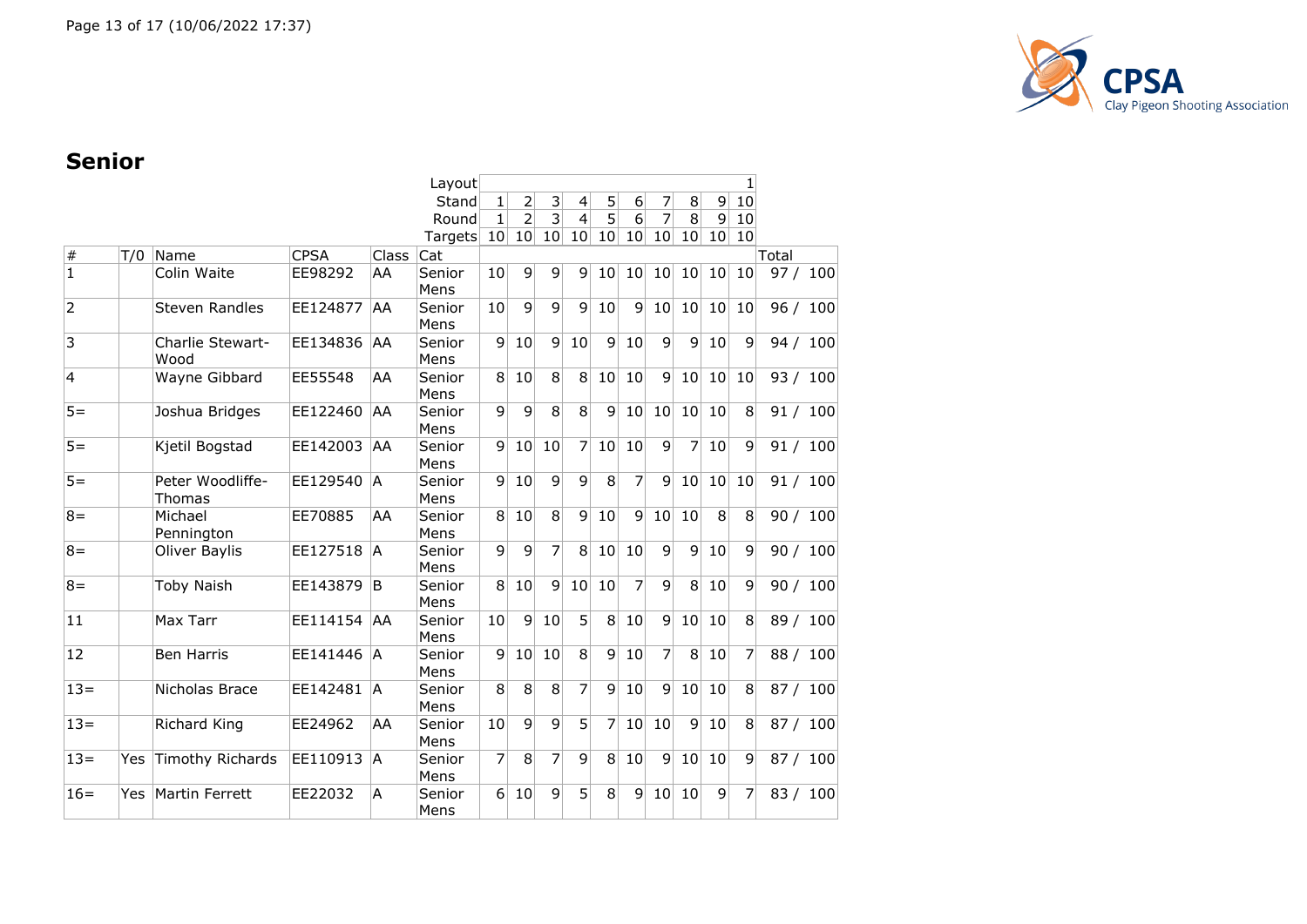

| $16=$  | Yes | Scott Leonard       | EE128196  A |        | Senior<br>Mens   | 8              | 10               | 9              | 51              | 9              | 9              | 6                | 9               | 9  | 9              |      | 83 / 100 |
|--------|-----|---------------------|-------------|--------|------------------|----------------|------------------|----------------|-----------------|----------------|----------------|------------------|-----------------|----|----------------|------|----------|
| $18 =$ |     | Ben Gillam          | EE142849    | ΙB     | Senior<br>Mens   | 9              | 6                | 5 <sup>2</sup> | $\vert 9 \vert$ | 9              | 9              | 10 <sup>1</sup>  | 10              | 10 | 5              |      | 82 / 100 |
| $18 =$ |     | <b>Ian Saunders</b> | EE143599    | ΙB.    | Senior<br>Mens   | 8              | 10               | 8              | 8               | 8              | 8              | $\overline{7}$   | $\overline{7}$  | 9  | 9              |      | 82 / 100 |
| $20 =$ |     | Dominic Green       | EE142659 A  |        | Senior<br>Mens   | 8              | $6\overline{6}$  | 8              | $\overline{6}$  | 8 <sup>1</sup> | 10             | 10 <sup>1</sup>  | 10              | 9  | 6              | 81/  | 100      |
| $20=$  |     | John Pitts          | EE141848 A  |        | Senior<br>Mens   | 7              | 8                | 10             | 6 <sup>1</sup>  | 10             | 6              | 10               | $\overline{7}$  | 10 | $\overline{7}$ |      | 81 / 100 |
| $20 =$ |     | Nick Selby          | EE140595 A  |        | Senior<br>Mens   | 8 <sup>1</sup> | 10               | $\overline{4}$ | 9               | $\mathbf{q}$   | 10             | 8                | 8               | 9  | 6              |      | 81 / 100 |
| $20 =$ |     | Oliver Bishop       | EE146040    | IC.    | Senior<br>Mens   | 8              | 9                | 9              | 7               | 8              | 8              | $\mathsf{q}$     | 5               | 10 | 8              |      | 81 / 100 |
| 24     |     | John Broomfield     | EE95761     | A      | Senior<br>Mens   | $\overline{7}$ | 9                | 6              | 10              | 7              | 10             | 8                | 5               | 9  | 9              |      | 80 / 100 |
| $25 =$ | Yes | <b>Brent Barnes</b> | EE139601    | ΙB     | Senior<br>Mens   | $\overline{9}$ | 10               | 8              | 6               | 9              | $\overline{4}$ | 5 <sup>1</sup>   | 8 <sup>1</sup>  | 10 | 10             | 79 / | 100      |
| $25 =$ |     | Kyran Newbery       | EE139322 C  |        | Senior<br>Mens   | 8              | $6 \overline{6}$ | 10             | $\overline{7}$  | 10             | 7              | 8 <sup>°</sup>   | 5               | 9  | 9              |      | 79 / 100 |
| $25 =$ |     | Roger Bennett       | EE141511 A  |        | Senior<br>Mens   | 8              | 7                | 7              | 7               | 9              | $\overline{9}$ | $\overline{7}$   | 7               | 10 | 8              |      | 79 / 100 |
| $28 =$ |     | Sean Pritchard      | EE141090 A  |        | Senior<br>Mens   | 9              | 10               | 6              | 9               | 8              | 8              | $\overline{5}$   | $6\phantom{1}$  | 8  | 9              |      | 78 / 100 |
| $28 =$ | Yes | Trevor Edden        | EE131850    | B      | Senior<br>Mens   | 8              | 8                | 9              | 5 <sup>1</sup>  | $\mathsf{q}$   | 10             | 8 <sup>1</sup>   | $6 \mid$        | 10 | 5              |      | 78 / 100 |
| 30     | Yes | <b>Guy Rudd</b>     | EE133800 B  |        | Senior<br>Mens   | 9              | 9                | 7              | 5               | 8              | 9              | $6\overline{6}$  | $\vert 4 \vert$ | 10 | $\overline{7}$ |      | 74 / 100 |
| 31     |     | Matthew Fisher      | EE128294 B  |        | Senior<br>Mens   | 8              | 7                | 8              | 5               | 7              | 5              | 8                | $\mathsf{q}$    | 10 | 6              |      | 73 / 100 |
| 32     |     | Lyndon Harper       | EE129594 C  |        | Senior<br>Mens   | $6 \mid$       | 10               | 7              | $\overline{7}$  | 7              | 6              | $\overline{7}$   | 8               | 8  | 6              |      | 72 / 100 |
| $33 =$ | Yes | Heather Rudd        | EE133986    | lC.    | Senior<br>Ladies | 6 <sup>1</sup> | 10               | 6              | $\vert 4 \vert$ | 8              | 8              | $\left 4\right $ | $\mathsf{q}$    | 7  | 6              |      | 68 / 100 |
| $33 =$ | Yes | Lewis Bull          | EE146985    | $ C^*$ | Senior<br>Mens   | 7              | 7                | 8              | 7               | 7              | 5              | 7                | 6               | 7  | 7              |      | 68 / 100 |
| 35     | Yes | James Foster        | EE117379    | IC.    | Senior<br>Mens   | 8              | 9                | $\overline{7}$ | 6               | 9              | 7              | $\left 4\right $ | 3               | 6  | 6              |      | 65 / 100 |
| 36     |     | Richard Moreing     | EE112844 C  |        | Senior<br>Mens   | 9              | 9                | 3              | 4               | 5              | 9              | 8                | 5               | 7  | 5              |      | 64 / 100 |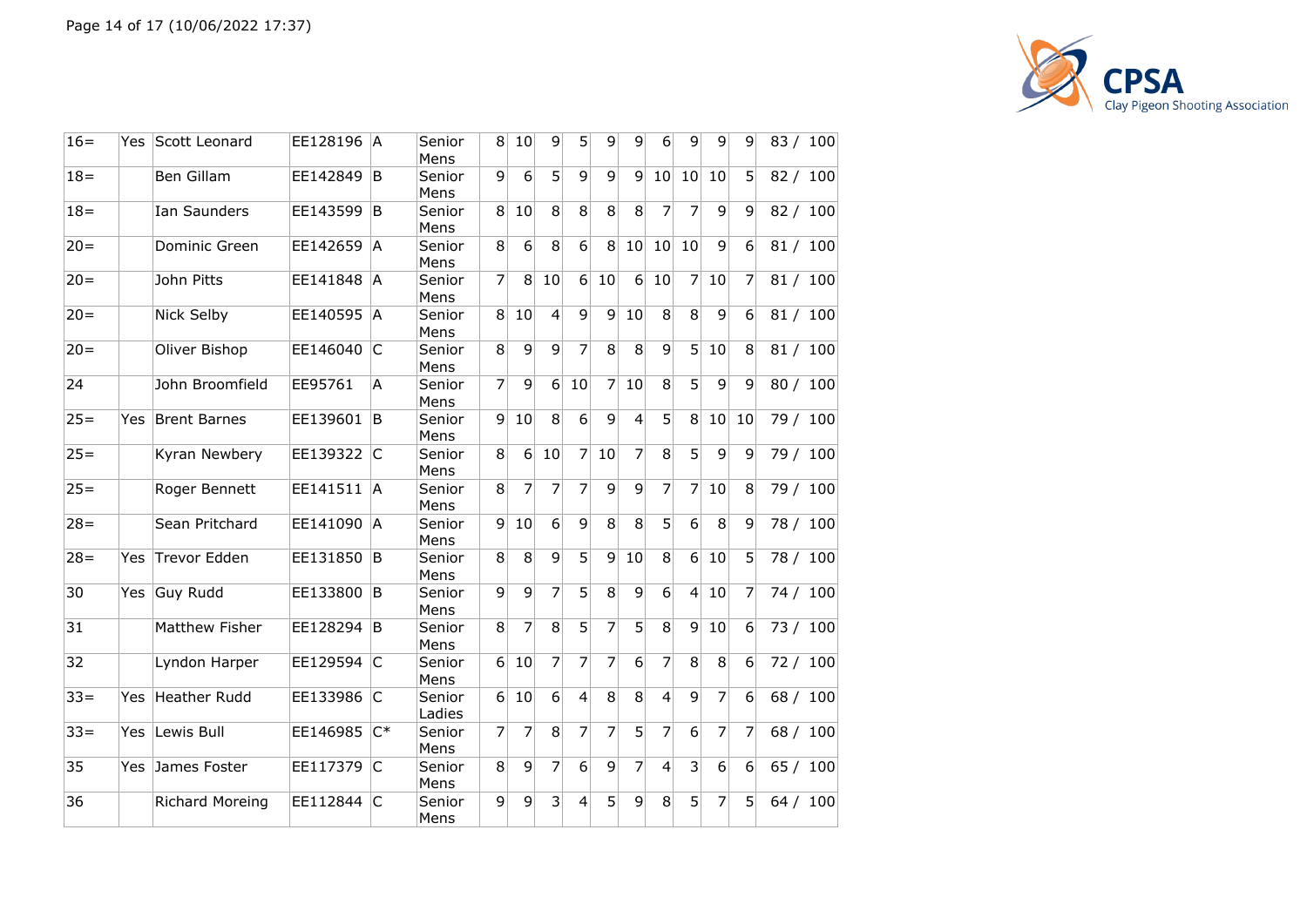

| $\overline{37}$ | Yes | Darren Lewis  | EE142703     | ΙB | Senior<br>Mens   | ⇁ | ۹l | 6 | 5  | 61 | 6 | $\vert$ | 8 | $\mathbf{4}^{\dagger}$ | 62 | 100 |
|-----------------|-----|---------------|--------------|----|------------------|---|----|---|----|----|---|---------|---|------------------------|----|-----|
| 38              |     | Hellen McGoey | EE146610  C* |    | Senior<br>Ladies | 8 | 8  |   | T. |    | 3 |         | ь | 2                      | 48 | 100 |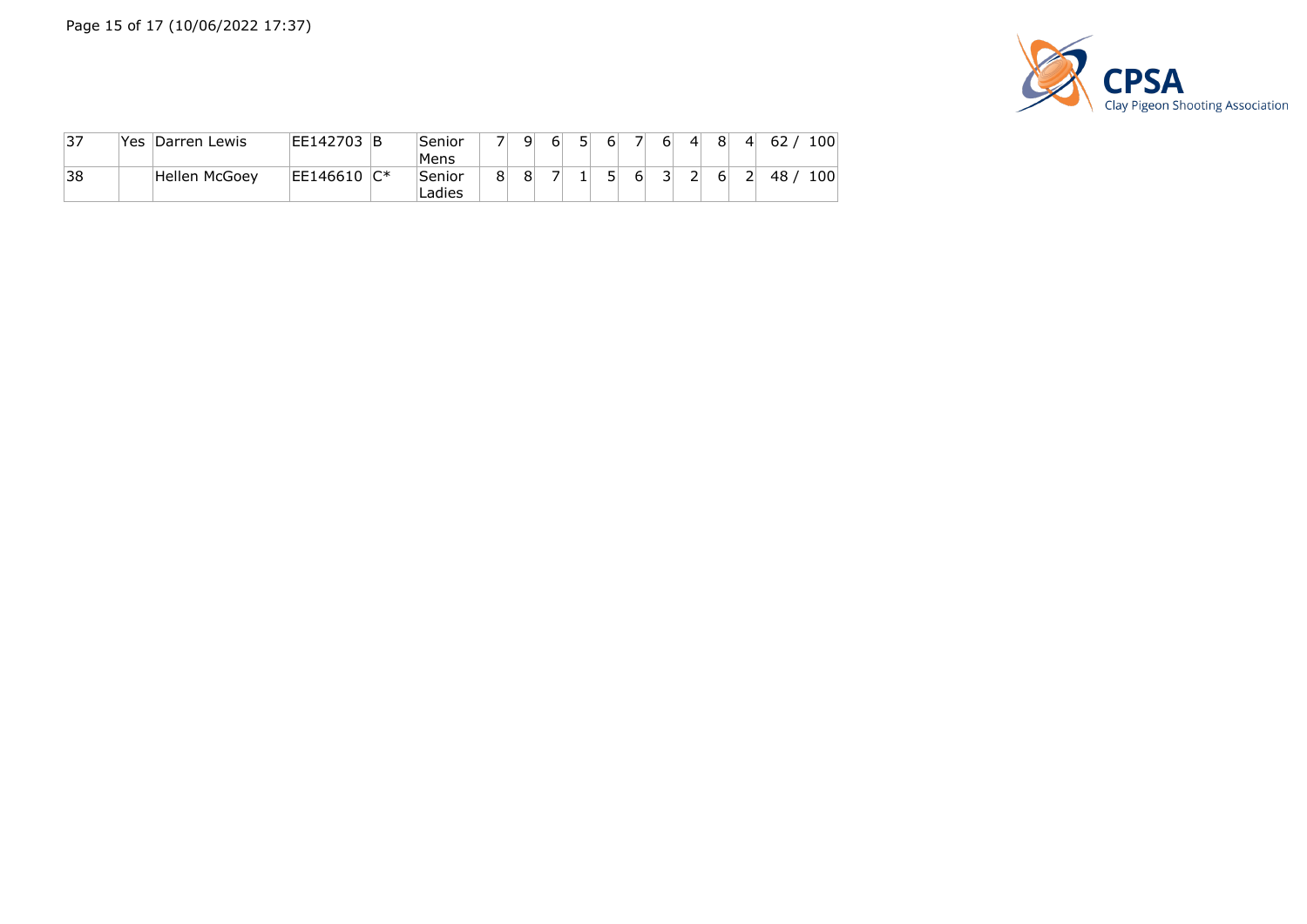

#### **Veteran**

|                 |            |                        |             |              | Layout          |                |                 |                |                          |                |                |                |                 |    | 1              |          |          |
|-----------------|------------|------------------------|-------------|--------------|-----------------|----------------|-----------------|----------------|--------------------------|----------------|----------------|----------------|-----------------|----|----------------|----------|----------|
|                 |            |                        |             |              | Stand           | 1              | $\overline{2}$  | 3              | $\overline{\mathcal{L}}$ | 5              | 6              | 7              | 8               | 9  | 10             |          |          |
|                 |            |                        |             |              | Round           | $\mathbf{1}$   | $\overline{2}$  | 3              | $\overline{4}$           | 5              | 6              | 7              | $\overline{8}$  | 9  | 10             |          |          |
|                 |            |                        |             |              | Targets         | 10             | 10 <sup>1</sup> | 10             | 10                       | 10             | 10             | 10             | 10 <sup>1</sup> | 10 | 10             |          |          |
| $\overline{\#}$ | T/0        | Name                   | <b>CPSA</b> | <b>Class</b> | Cat             |                |                 |                |                          |                |                |                |                 |    |                | Total    |          |
| $1 =$           |            | Alan<br><b>Bullock</b> | EE31005     | A            | Veteran<br>Mens | $\overline{9}$ | 10              | 10             | 9                        | 9              | 7              | 10             | 10              | 10 | 9              | 93/      | 100      |
| $1 =$           | Yes        | Fred<br>Townsend       | EE93880     | AA           | Veteran<br>Mens | 8              | 10              | 10             | 10                       | 10             | 9              | 9              | 7               | 10 | 10             | 93/      | 100      |
| 3               |            | John Cutler EE136263   |             | B            | Veteran<br>Mens | 9              | 10              | 8              | $\overline{7}$           | 9              | 9              | 9              | 10              | 10 | $\mathsf{q}$   |          | 90 / 100 |
| $\overline{4}$  |            | Robin Heal             | EE27470     | A            | Veteran<br>Mens | 9              | $\overline{8}$  | 7              | $\overline{6}$           | 9              | 10             | 10             | $\vert 9 \vert$ | 10 | 8              | 86 / 100 |          |
| $\overline{5}$  |            | Neil<br>Padfield       | EE98578     | A            | Veteran<br>Mens | 10             | 9               | $\overline{9}$ | 8                        | 8              | $\overline{8}$ | 7              | 9               | 10 | 7              | 85 / 100 |          |
| 6               |            | Ian Cross              | EE26633     | B            | Veteran<br>Mens | 9              | 9               | 10             | 6                        | 8              | $\overline{6}$ | 9              | 10              | 9  | 8              | 84 / 100 |          |
| $7 =$           |            | Michael<br>Williams    | EE133922    | B            | Veteran<br>Mens | 10             | $\overline{9}$  | 8              | $\overline{9}$           | $\overline{5}$ | $\overline{9}$ | $\overline{9}$ | 7               | 10 | 7              | 83 / 100 |          |
| $7 =$           | Yes        | Stuart<br>Taylor       | EE85402     | A            | Veteran<br>Mens | 7              | $\mathbf{q}$    | 10             | 10                       | 9              | 8              | 7              | 9               | 6  | 8              | 83 / 100 |          |
| 9               |            | Martyn<br>Harris       | EE115888    | IA.          | Veteran<br>Mens | 9              | 8               | 9              | 8                        | 7              | 10             | 8              | 6               | 10 | 7              | 82 / 100 |          |
| $10 =$          |            | Carl<br>Reason         | EE144602    | ÌА           | Veteran<br>Mens | 9              | 10              | 9              | 9                        | 7              | $\overline{7}$ | 7              | $\overline{4}$  | 9  | 10             | 81 / 100 |          |
| $10 =$          | Yes        | Nigel<br>Blackwell     | EE146086    | lC.          | Veteran<br>Mens | 8              | 9               | 9              | 5                        | 7              | 9              | 9              | 8 <sup>1</sup>  | 10 | 7              | 81/      | 100      |
| 12              | <b>Yes</b> | Ernie<br>Hemmings      | EE112767    | lB.          | Veteran<br>Mens | 8              | 10              | 5              | 5                        | 9              | 10             | 9              | 8               | 8  | 8              | 80/      | 100      |
| $13=$           |            | Cornelius<br>Fenton    | EE40930     | A            | Veteran<br>Mens | $\overline{7}$ | 10              | 9              | 5 <sup>1</sup>           | 6              | 9              | 7              | 9               | 8  | $\mathsf{q}$   | 79 /     | 100      |
| $13=$           |            | Roger<br>Hartland      | EE131152    | B            | Veteran<br>Mens | 8              | 9               | 9              | 7                        | 10             | 10             | $\mathsf{q}$   | 7               | 10 |                | 79 /     | 90       |
| $15 =$          | <b>Yes</b> | David<br>Pryce         | EE61653     | A            | Veteran<br>Mens | 9              | 8               | 8              | 8                        | $\overline{7}$ | 5              | 8              | 7               | 10 | 8              | 78 /     | 100      |
| $15 =$          | <b>Yes</b> | Graham<br>Haynes       |             | B*           | Veteran<br>Mens | 9              | 8               | 9              | $\overline{2}$           | 9              | 8              | 7              | 10              | 9  | $\overline{7}$ | 78 /     | 100      |